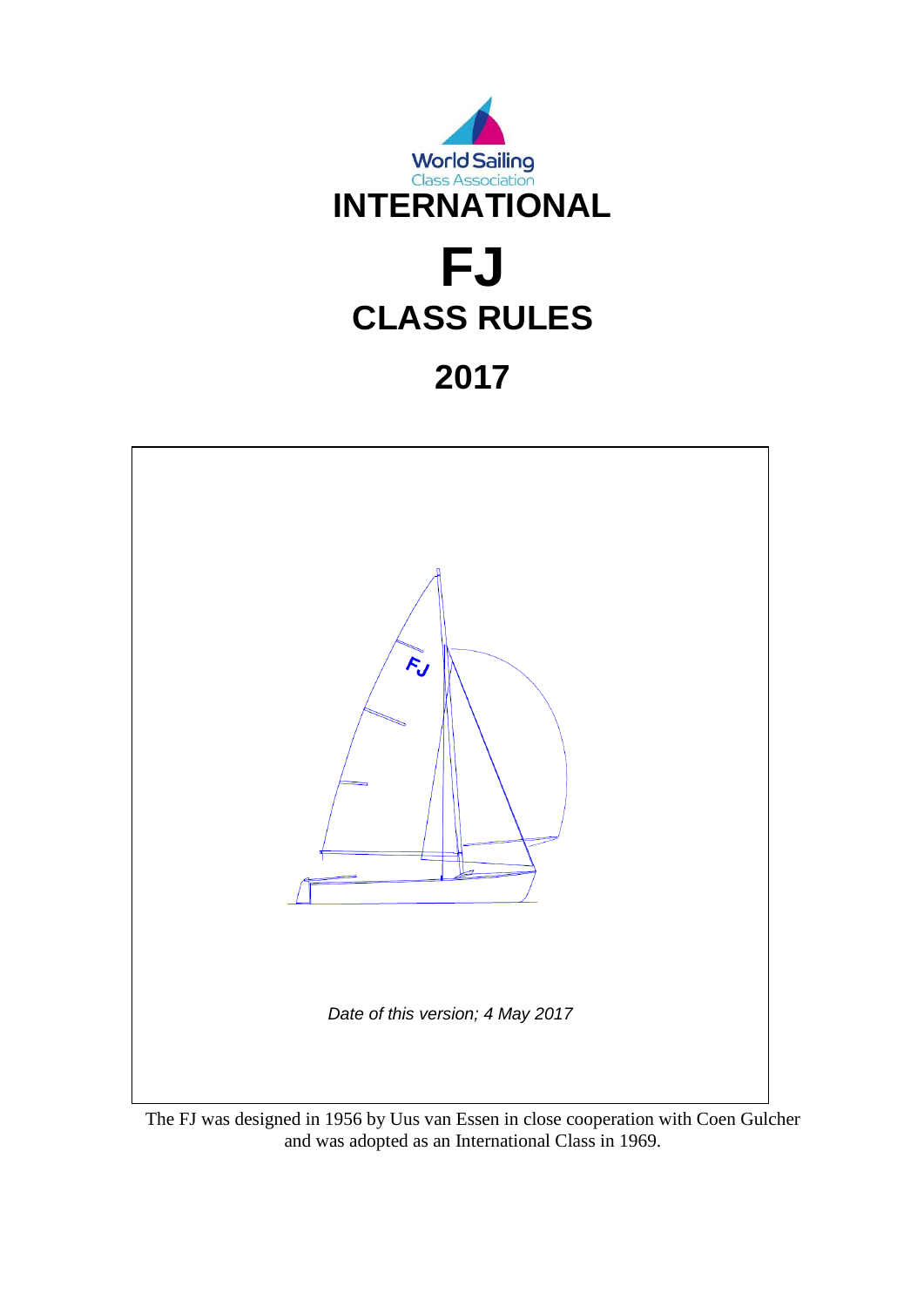|      | <b>PART I - ADMINISTRATION</b>       | 4              |
|------|--------------------------------------|----------------|
|      | <b>Section A - General</b>           | 4              |
| A.1  | Language  4                          |                |
| A.2  | Abbreviations 4                      |                |
| A.3  | Authorities and responsibilities . 4 |                |
| A.4  | Administration of the class 4        |                |
| A.5  | Class rules variations 4             |                |
| A.6  | Class rules amendments  5            |                |
| A.7  | Class rules interpretations  5       |                |
| A.8  | International class fee and World    |                |
|      | Sailing building plaque 5            |                |
| A.9  | Sailnumbers 5                        |                |
| A.10 | Hull certification  5                |                |
| A.11 | Validity of certificate 6            |                |
| A.12 | Compliance with class rules 6        |                |
| A.13 | Hull re-certification 6              |                |
|      | <b>Section B - Boat Eligibility</b>  | $\overline{7}$ |
| B.1  | Class rules and certification  7     |                |
|      | <b>PART II - REQUIREMENTS AND</b>    |                |
|      | <b>LIMITATIONS</b>                   | 8              |
|      | Section C - Conditions for racing    | 8              |
| C.1  |                                      |                |
| C.2  |                                      |                |
| C.3  | Personal equipment 8                 |                |
| C.4  |                                      |                |
| C.5  | Portable equipment  8                |                |
| C.6  |                                      |                |
| C.7  |                                      |                |
| C.8  | Hull appendages  10                  |                |
| C.9  |                                      |                |
| C.10 |                                      |                |
|      | Section D - Hull                     | 12             |
| D.1  |                                      |                |
|      |                                      |                |

| D.2<br>D.3<br>D.4 | Buoyancy tanks14<br>Assembled hull14           |  |
|-------------------|------------------------------------------------|--|
|                   | Section E - Hull appendages<br>$\overline{17}$ |  |
|                   |                                                |  |
|                   |                                                |  |
| E.3               | Centreboard / daggerboard 17                   |  |

- E.4 Rudder blade, rudder stock, tiller and tiller extension ..................17
- **Section F – Rig** 18 F.1 General....................................18
- F.2 Mast ........................................18 F.3 Boom.......................................19
- F.4 Spinnaker pole.........................19
- F.5 Standing rigging.......................19 F**.**6Running rigging ......................19

### **Section G – Sails** 20

#### PART III – APPENDICES 23 **Section H** 23

| H.1 Hull, boom and spinaker pole      |    |
|---------------------------------------|----|
|                                       | 23 |
| H.1.2 Hull plan (inverted) 25         |    |
| H 1.3 Centreboard/daggerboard  25     |    |
|                                       |    |
| H.2 Measurement instructions with the |    |
| hull inverted29                       |    |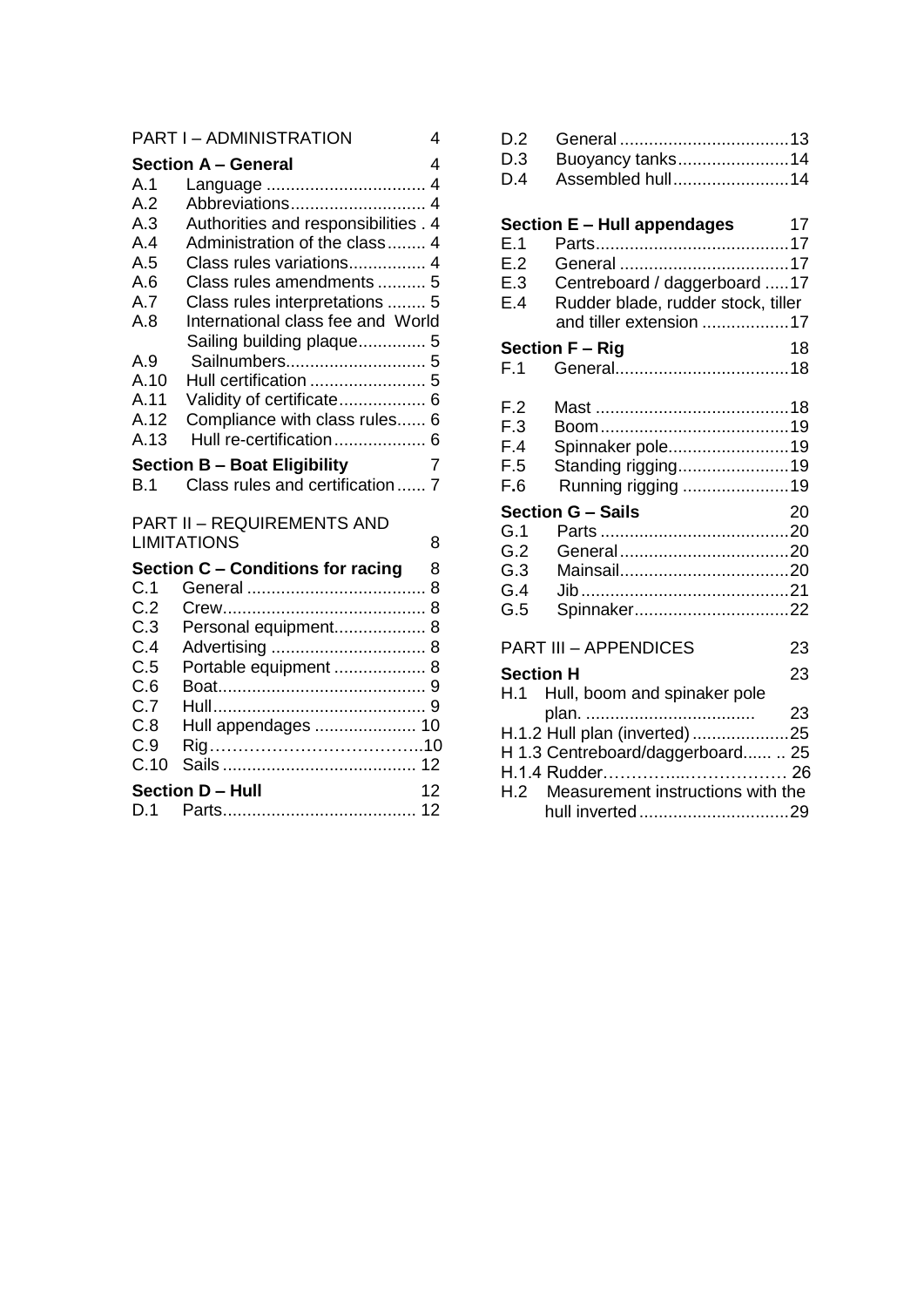#### INTRODUCTION

*This introduction only provides an informal background and the International FJ Class Rules proper begin on the next page.*

*The intention of these rules is to ensure that boats in the International FJ Class are as alike as possible in hull form, hull weight, shape of centreboard- and rudder blade, mast and mast weight and sail plan.*

*FJ hulls, hull appendages, rigs and sails are measurement controlled.*

*Owners and crews should be aware that compliance with rules C.1 to C.6 are NOT checked as part of the certification process.*

*Rules regulating the use of equipment during a race are contained in Section C of these class rules, in ERS Part I and in the Racing Rules of Sailing.*

#### PI FASE REMEMBER:

THESE RULES ARE **CLOSED CLASS RULES** WHERE IF IT DOES NOT SPECIFICALLY SAY THAT YOU MAY – THEN YOU SHALL NOT.

COMPONENTS, AND THEIR USE, ARE DEFINED BY THEIR DESCRIPTION.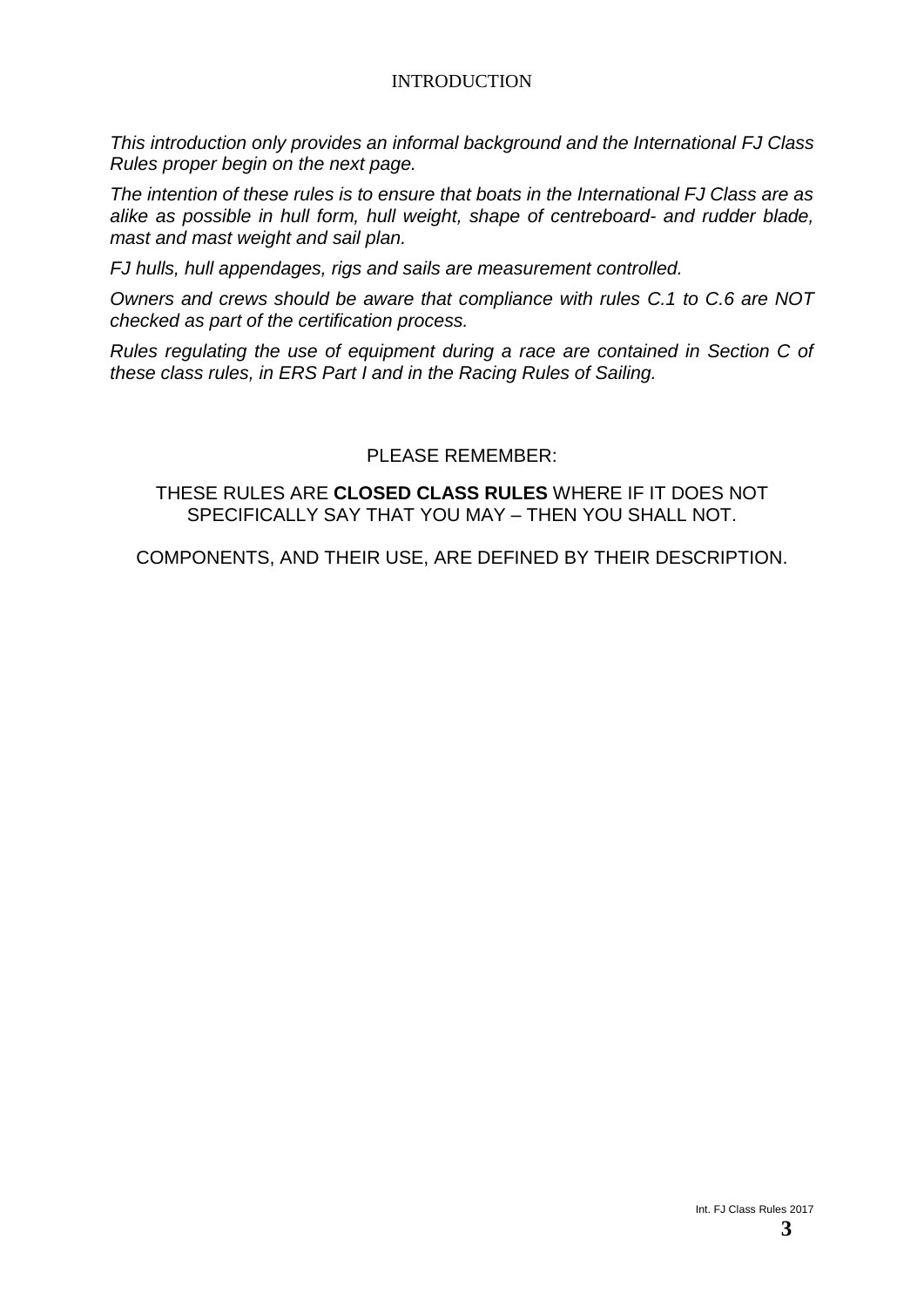# **Section A – General**

#### **A.1 LANGUAGE**

- A.1.1 The official language of the class is English and in case of dispute over translation the English text shall prevail.
- A.1.2 The word "shall" is mandatory and the word "may" is permissive.
- A.1.3 Except where used in headings, when a term is printed in "**bold**" the definition in the ERS applies and when a term is printed in "*italics*" the definition in the RRS applies. When a term is printed "underlined" it is defined in these rules.

#### **A.2 ABBREVIATIONS**

- WS World Sailing
- MNA World Sailing Member National Authority.
- IFJO International FJ Class Organization.
- NFJO National FJ Class Organization.
- ERS Equipment Rules of Sailing.
- RRS Racing Rules of Sailing.

#### **A.3 AUTHORITIES AND RESPONSIBILITIES**

- A.3.1 The international authority of the class is World Sailing, which shall co-operate with the IFJO in all matters concerning these **class rules**.
- A.3.2 Neither World Sailing, an MNA, the IFJO, an NFJO, a certification authority, or an official measurer are under any legal responsibility in respect of these class rules and the accuracy of measurement, nor can any claims arising from these be entertained.

No claim arising from these class rules can be entertained.

A.3.3 Notwithstanding anything contained herein, the **certification authority** has the authority to withdraw a **certificate** and shall do so on the request of World Sailing.

#### **A.4 ADMINISTRATION OF THE CLASS**

- A.4.1 World Sailing has delegated its administrative functions of the class to MNAs. The MNA may delegate part or all of its functions, as stated in these **class rules**, to an NFJO.
- A.4.2 In countries where there is no MNA, or the MNA does not wish to administrate the class, its administrative functions as stated in these **class rules** shall be carried out by the IFJO which may delegate the administration to an NFJO.

#### **A.5 CLASS RULES VARIATIONS**

A.5.1 At World, Continental or Regional Championships the Notice of Race and Sailing Instructions may change the **class rule**s only with the agreement of the IFJO and World Sailing.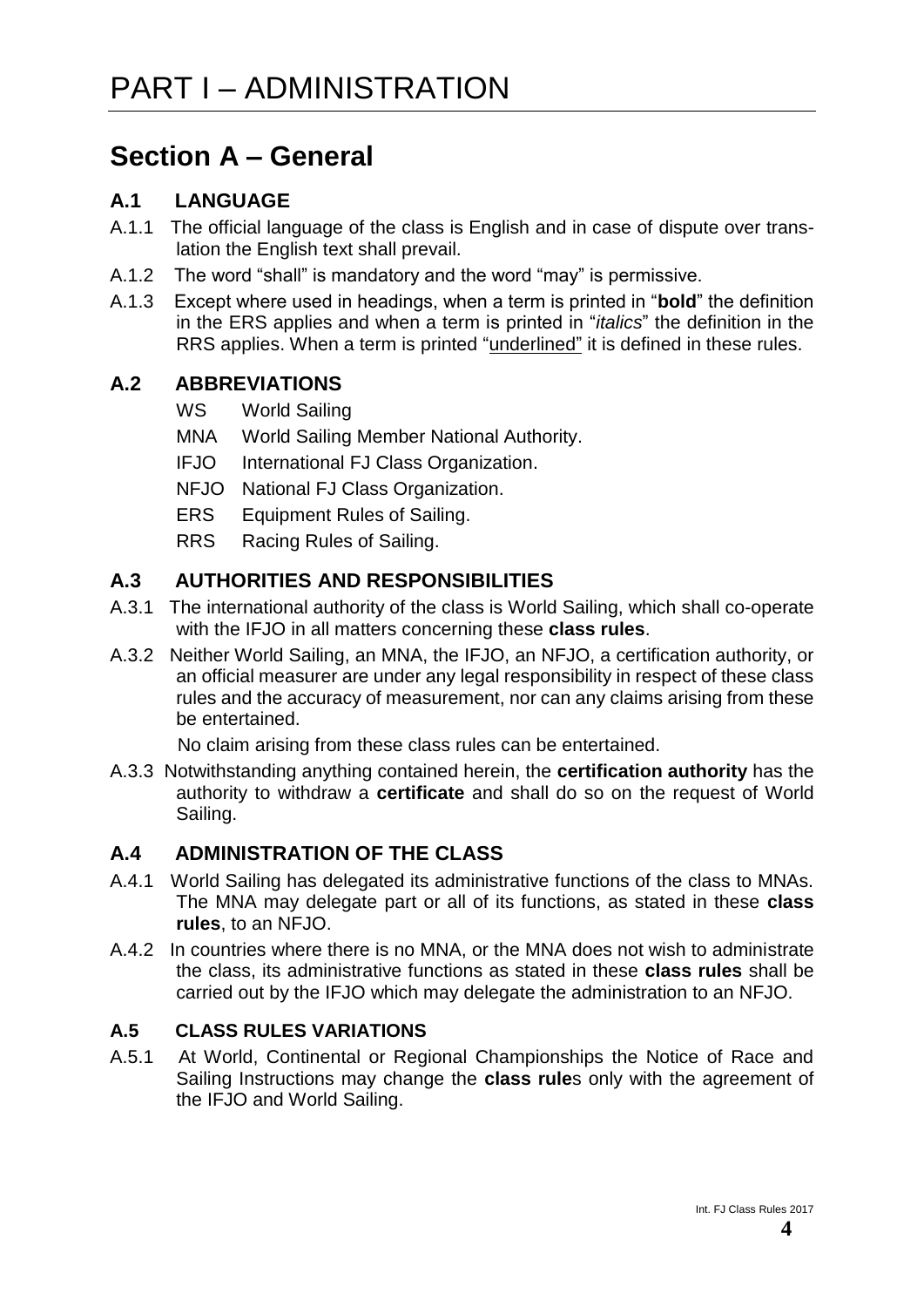#### **A.6 CLASS RULES AMENDMENTS**

 A.6.1 Amendments to these **class rules** shall be proposed by the IFJO and shall be subject to approval of World Sailing in accordance with World Sailing Regulations.

#### **A.7 CLASS RULES INTERPRETATIONS**

#### A.7.1 GENERAL

Interpretation of **class rules**, except as provided by A.7.2, shall be made in accordance with World Sailing Regulations.

A.7.2 AT AN EVENT

Any interpretation of class rules required at an event may be made by an International Jury constituted in accordance with the RRS. Such interpretation shall only be valid during the event and the organising authority shall, as soon as practical after the event, inform World Sailing, the MNA and the IFJO.

#### **A.8 INTERNATIONAL CLASS FEE AND WORLD SAILING BUILDING PLAQUE**

- A.8.1 The **hull** builder shall pay the International Class Fee to World Sailing.
- A.8.2 World Sailing shall, after having received the International Class Fee for the **hull**, send World Sailing Building Plaque to the **hull** builder. World Sailing Building Plaque shall be fixed by the **hull** builder into the **hull** and the **hull** builder shall deliver the international class fee receipt to the owner.
- A.8.3 The amount of the International Class Fee shall be reviewed by World Sailing in consultation with the IFJO.
- A.8.4 **Hull**s built, measured and registered before 1st July 1972 do not need to have an International Class Fee paid to World Sailing.

#### **A.9 SAILNUMBERS**

A.9.1 Sail numbers shall be issued by the MNA of the country where the boat is registered, which may delegate this function to the NFJO.

### **A.10 HULL CERTIFICATION**

- A.10.1 For a **hull** not previously certified, all items required on the measurement form shall be measured by an official measurer recognized by the IFJO and the details entered onto the measurement form.
- A.10.2 Upon satisfactory **hull** measurement three copies of the completed measurement form shall be supplied to the owner of the **hull**. The official measurer shall keep one copy of the measurement form.
- A.10.3 The owner shall send three copies of the completed measurement form together with any certification fee required to the **certification authority** in the country where the **hull** is to be registered.
- A.10.4 Upon receipt of the copies of the completed measurement form and the fee required, the certification authority shall issue a **certificate**. The **certificate**  shall contain the information as stated on the measurement form, the sail number and the full name of the owner.
- A.10.5 The certification authority shall retain the measurement forms, which shall be transferred to the new certification authority when a **hull** is exported.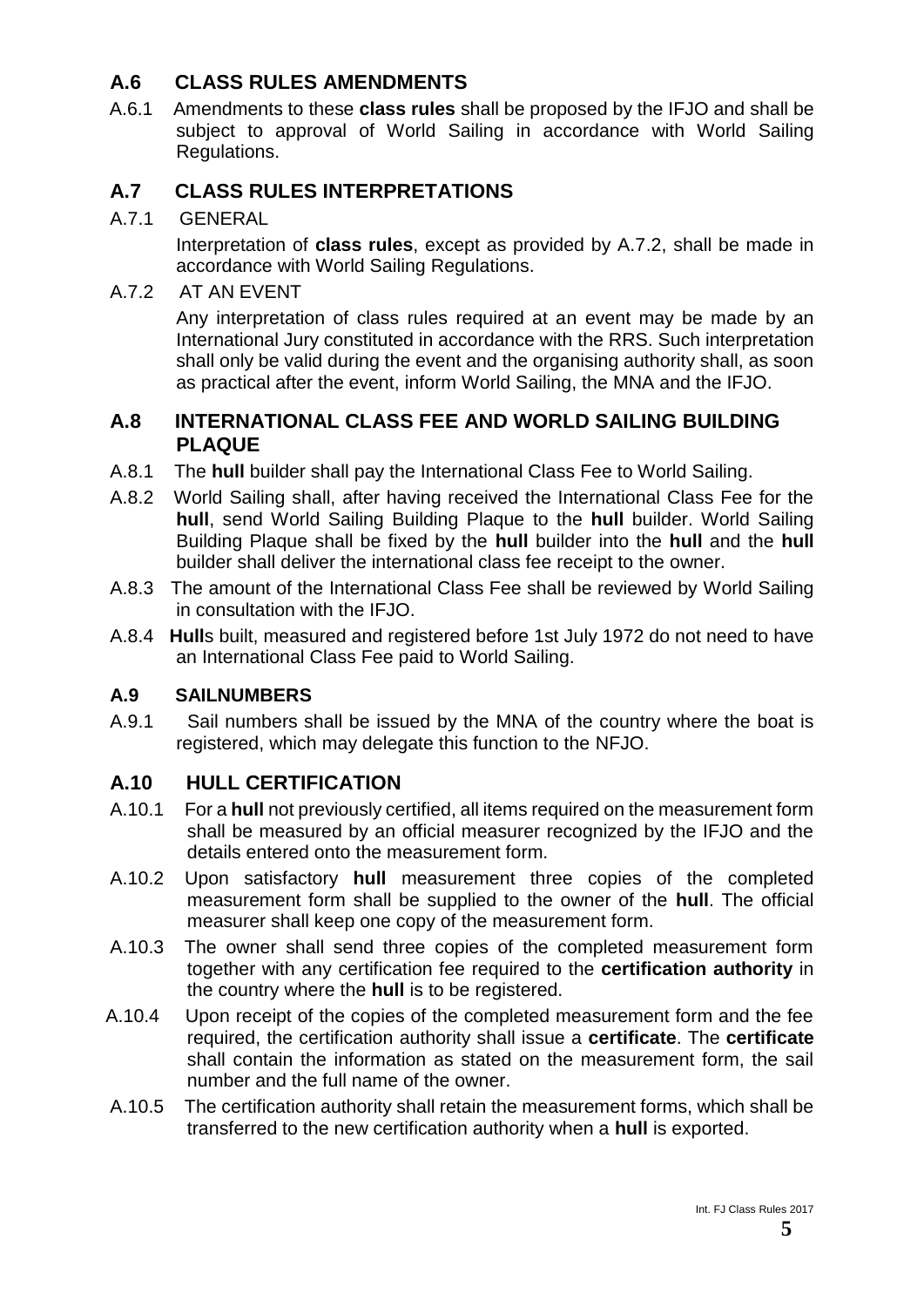A.10.6 The IFJO shall receive at regular intervals from each MNA details of sail numbers together with the names and addresses of owners and a copy of the measurement forms, or measurement certificates.

#### **A.11 VALIDITY OF CERTIFICATE**

- A.11.1 A **hull certificate** becomes invalid upon:
	- (a) The change of any item recorded on the **certificate** beyond the limits of these **class rules**,
	- (b) Change of ownership,
	- (c) Withdrawal by the **certification authority**,
	- (d) The issue of a new **certificate**.

#### **A.12 COMPLIANCE WITH CLASS RULES**

- A.12.1 A **boat** ceases to comply with the **class rules** upon:
	- (a) Alterations, replacements or repairs beyond the limits of the class rules.
	- (b) A change of **class rules** that causes equipment in use to cease to be permitted. Excluded is the **hull** and rig, which may comply with the **class rules** in force at the time of its initial fundamental measurement.

#### **A.13 HULL RE-CERTIFICATION**

- A.13.1 The **certification authority** may issue a new certificate to a previously certified hull showing dates of initial and new certification as applicable:
	- (a) When a certificate has become invalid under A.11.1 (b) after receipt of the old certificate, and certification fee if required. If this **certification authority** is different from the previous **certification authority** then the new **certification authority** should receive the **hull** measurement form(s) from the old **certification authority** prior to re-certification. The new **certification authority** may issue the **hull** a new identification number.
	- (b) When the certificate has become invalid under A.11.1 (c), at its discretion.
	- (c) In other cases, by application of the procedure required for initial hull certification.
- A13.2 The **hull** shall be measured in accordance with the **class rules** in force when it first underwent certification control.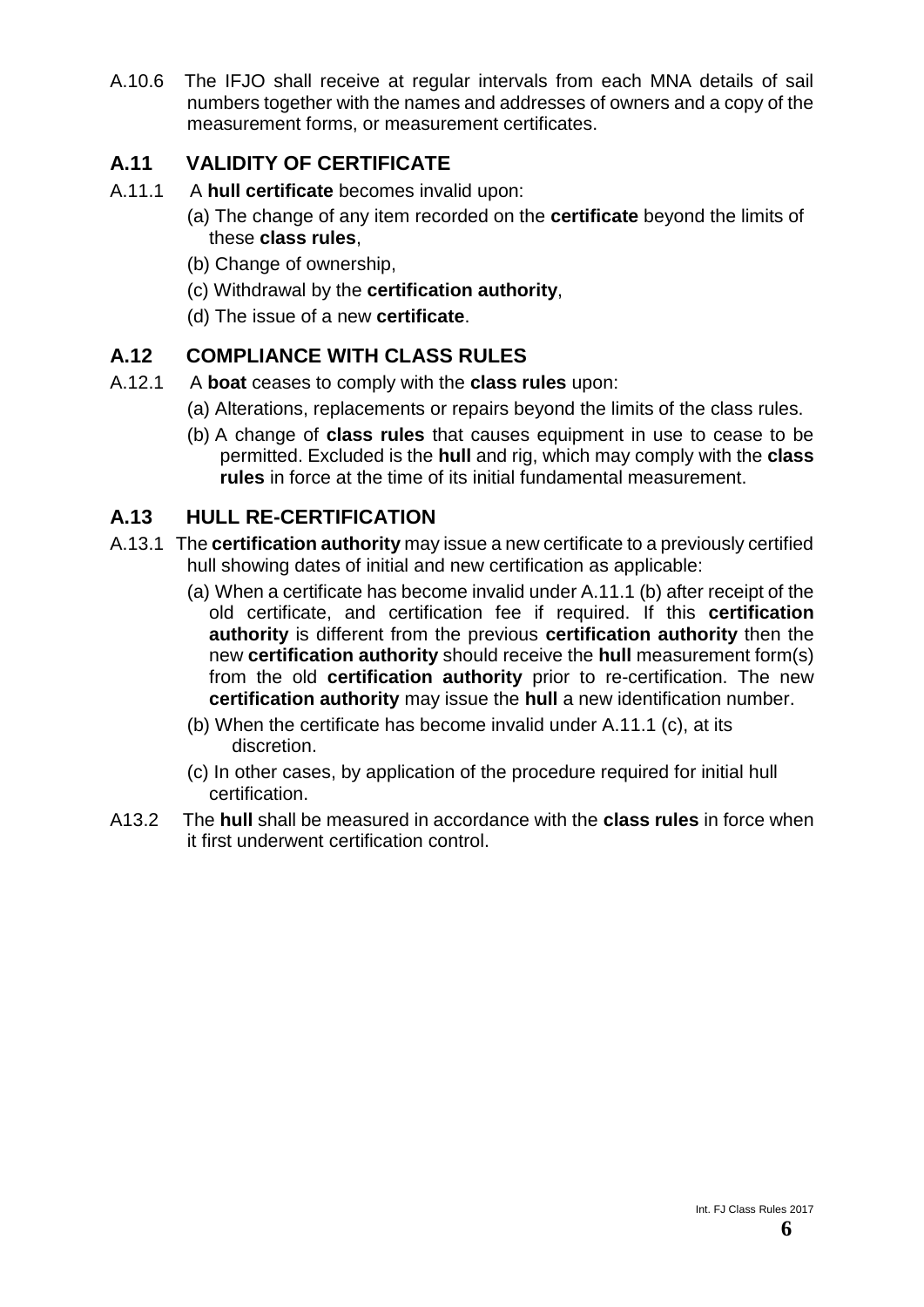# **Section B – Boat Eligibility**

For a **boat** to be eligible for *racing*, it shall comply with the rules in this section.

# **B.1 CLASS RULES AND CERTIFICATION**

- (a) The **boat** shall be in compliance with the **class rules**.
- (b) The **boat** shall have a valid **hull certificate** and identification marks conform rule D.2.2.
- (c) **Sails** shall carry valid certification marks.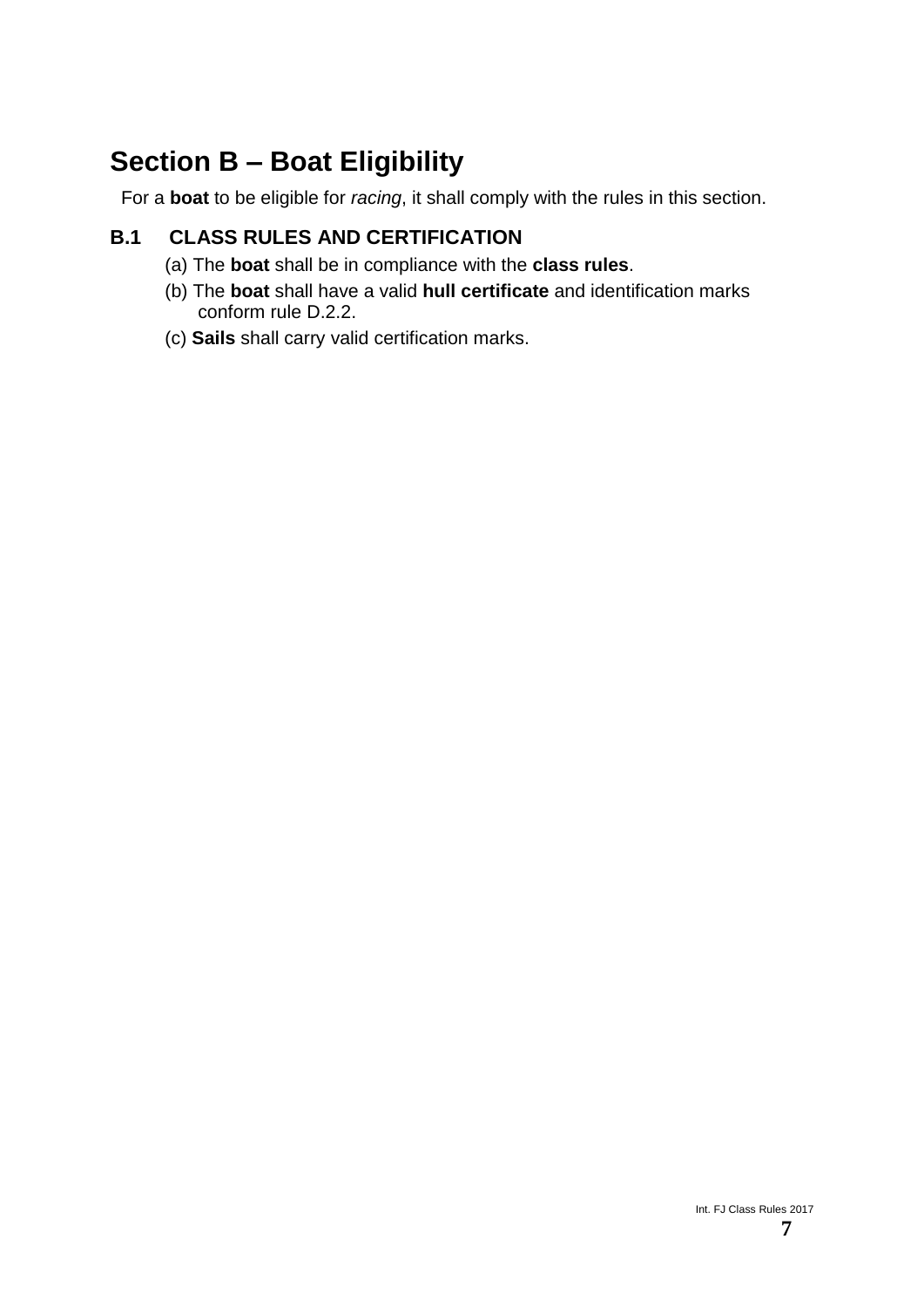# PART II – REQUIREMENTS AND LIMITATIONS

The **crew** and the **boat** shall comply with the rules in Part II when *racing*. The rules in Part II are **closed class rules**. Any dimension not determined in these rules is not restricted.

**Certification control** and **equipment inspection** shall be carried out in accordance with the ERS except where varied in this Part.

It is the owner's responsibility to ensure that his **boat** comply with these **class rules** at all times and that alterations, replacements or repairs to the **boat** do not invalidate the **certificate**.

# **Section C – Conditions for racing**

#### **C.1 GENERAL**

- C.1.1 RULES
	- (a) The ERS Part I Use of Equipment shall apply.
	- (b) RRS 49.1 is changed to read "A **crew** member shall use no device designed to position his body outboard other than a **trapeze**, hiking straps and stiffeners worn under the tights".

#### **C.2 CREW**

C.2.1 LIMITATIONS

The **crew** shall consist of 2 persons.

#### **C.3 PERSONAL EQUIPMENT**

- C.3.1 MANDATORY
	- (a) The **boat** shall be equipped with a **personal floatation device** for each **crew** member to the minimum standard ISO 12402-5 (CE 50 Newton), EN 393: 1995 (CE 50 Newton) or USCG Type III, or AUS PFD 1. They shall be ready to use.

#### C.3.2 OPTIONAL

(a) One **trapeze** harness which weight has to comply with RRS 43.1(b). The **trapeze** harness may be attached directly or indirectly to a **trapeze** but only by means of a single quick release system.

#### **C.4 ADVERTISING**

C.4.1 LIMITATIONS

Advertising is permitted only in accordance with World Sailing Advertising Code. (World Sailing Regulation 20).

#### **C.5 PORTABLE EQUIPMENT**

- C.5.1 MANDATORY
	- (a) FOR USE
		- (1) Except in self-bailing boats, at least one hand bailer or bucket of capacity of a minimum of 0.8 litres.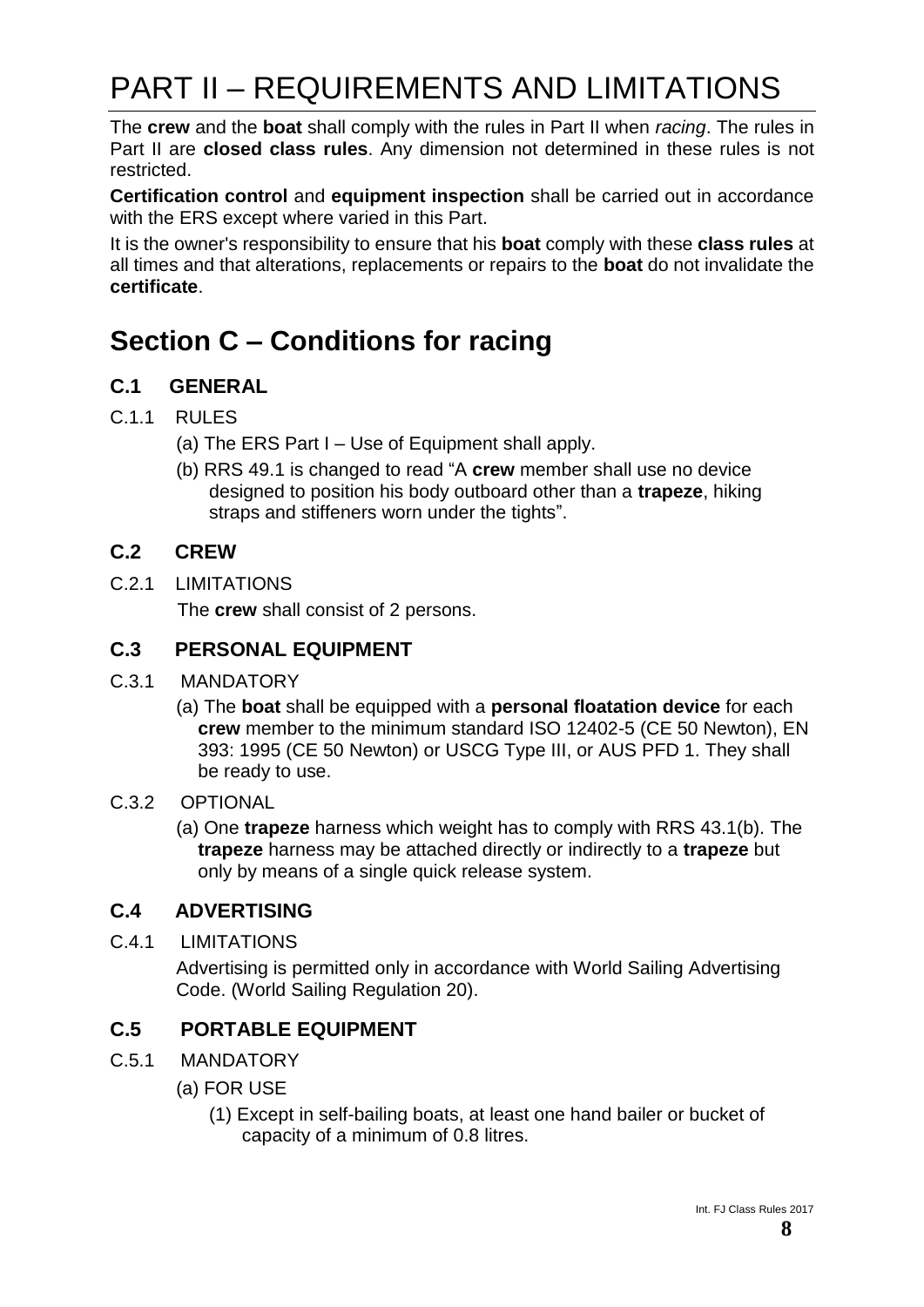- (b) NOT FOR USE
	- (2) A towing rope minimum 20 m long of not less than 6 mm in diameter. The rope shall not be stowed in a buoyancy tank and shall be ready to use.
	- (3) A minimum of one paddle minimum 900 mm long and minimum weight 0.30 kg. The paddle shall be ready to use.
	- (4) If an anchor is prescribed in the Sailing Instructions the anchor, a chain, and a minimum of 20 m synthetic line of minimum 6 mm diameter shall weigh at least 2.3 kg. The line shall be attached directly or indirectly to the anchor and to the **boat**. The anchor shall be ready to use.
- C.5.2 OPTIONAL
	- (a) FOR USE
		- (1) Any electronic or mechanical timing devices.
		- (2) Any magnetic or electronic compasses, provided they have no data correlation capability.
		- (3) Drinks, food and packaging.
		- (4) Any mechanical wind direction indicators.
		- (5) Any extra clothing.
	- (b) NOT FOR USE
		- (1) Any other portable equipment.

### **C.6 BOAT**

- C.6.1 LIMITATIONS
	- (a) Unless specified in the Notice of Race and/or the Sailing Instructions there are no limitations concerning the amount of equipment, hull appendages, rigging and sails for use at an event. But only one **mast**, **boom**, **jib**, **mainsail**, **spinnaker**, **rudder**, and **centreboard** or **dagger board** may be aboard during a race.

#### **C.7 HULL**

- C.7.1 LIMITATIONS
	- (a) Any fittings may be used as long as the **hull** complies with these Class Rules.
	- (b) Inspection hatch covers and drainage plugs shall be kept in place at all times while racing.
	- (c) **Hulls** built from 1st January 1995 onwards shall have at least two separated watertight buoyancy tanks.
	- (d) **Hulls** certified after 30 June 1972 shall carry the International Class Fee Plaque fixed in a conspicuous position.

#### C.7.2 MODIFICATIONS, MAINTENANCE AND REPAIR

The following is permitted without the approval of the IFJO Technical Committee. Unless stated otherwise items mentioned in this section may be obtained from any manufacturer or supplier.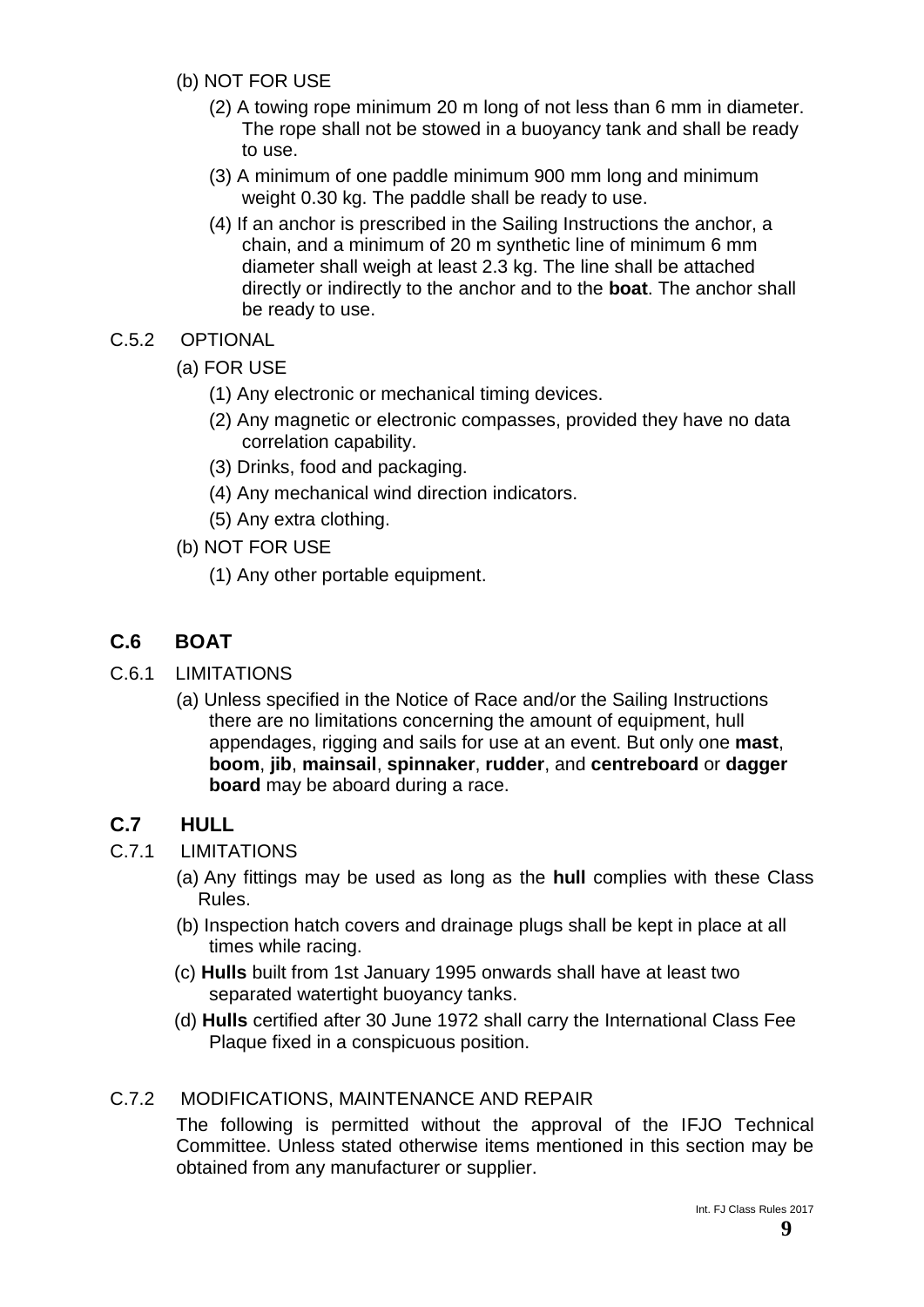- (a) The **hull** shell shall not be altered in any way except as permitted by these class rules.
- (b) Any holes are allowed.
- (c) Routine maintenance of the **hull** shell is permitted without remeasurement and re-certification.
- (d) Other parts of the **hull** may be modified within the limits of these rules without re-measurement and re-certification.

#### **C.8 HULL APPENDAGES**

The following is permitted without the approval of the IFJO Technical Committee. Unless stated otherwise items mentioned in this section may be obtained from any manufacturer or supplier.

#### C.8.1 MODIFICATIONS, MAINTENANCE AND REPAIR

- (a) **Hull appendages** shall not be altered in any way except as permitted by these **class rules**.
- (b) Any maintenance, repair or modifications within the limits of these **class rules** are permitted without re-measurement.

#### C.8.2 **CENTREBOARD** / **DAGGER BOARD**

- C.8.2.1 MANDATORY
	- (a) Any device shall be fitted to the **centreboard** or **dagger board** to prevent its trailing edge to be raked beyond the limitations in rule E 3.1 (e).
	- (b) No trimtabs or hydrofoils shall be applied to the **centreboard** or **daggerboard**

#### C.8.2.2 OPTIONAL

- (a) Above the keel line any fittings may be used on the **centreboard** or **daggerboard**.
- C.8.3RUDDER
- C.8.3.1 MANDATORY
	- (a) Any device to keep the **rudder** attached to the **hull** even when the **boat** is inverted
	- (b) No trimtabs or hydrofoils shall be applied to the **rudder.**

#### C.8.3.2 OPTIONAL

(a) Any other fitting above the waterline are optional as long as the rudder complies with these class rules

#### **C.9 RIG**

- C.9.1 PARTS
	- (a) MANDATORY
		- (1) **Mast**
		- (2) **Boom**
		- (3) **Forestay**
		- (4) **Mainsail** halyard
		- (5) Jib halyard
	- (b) OPTIONAL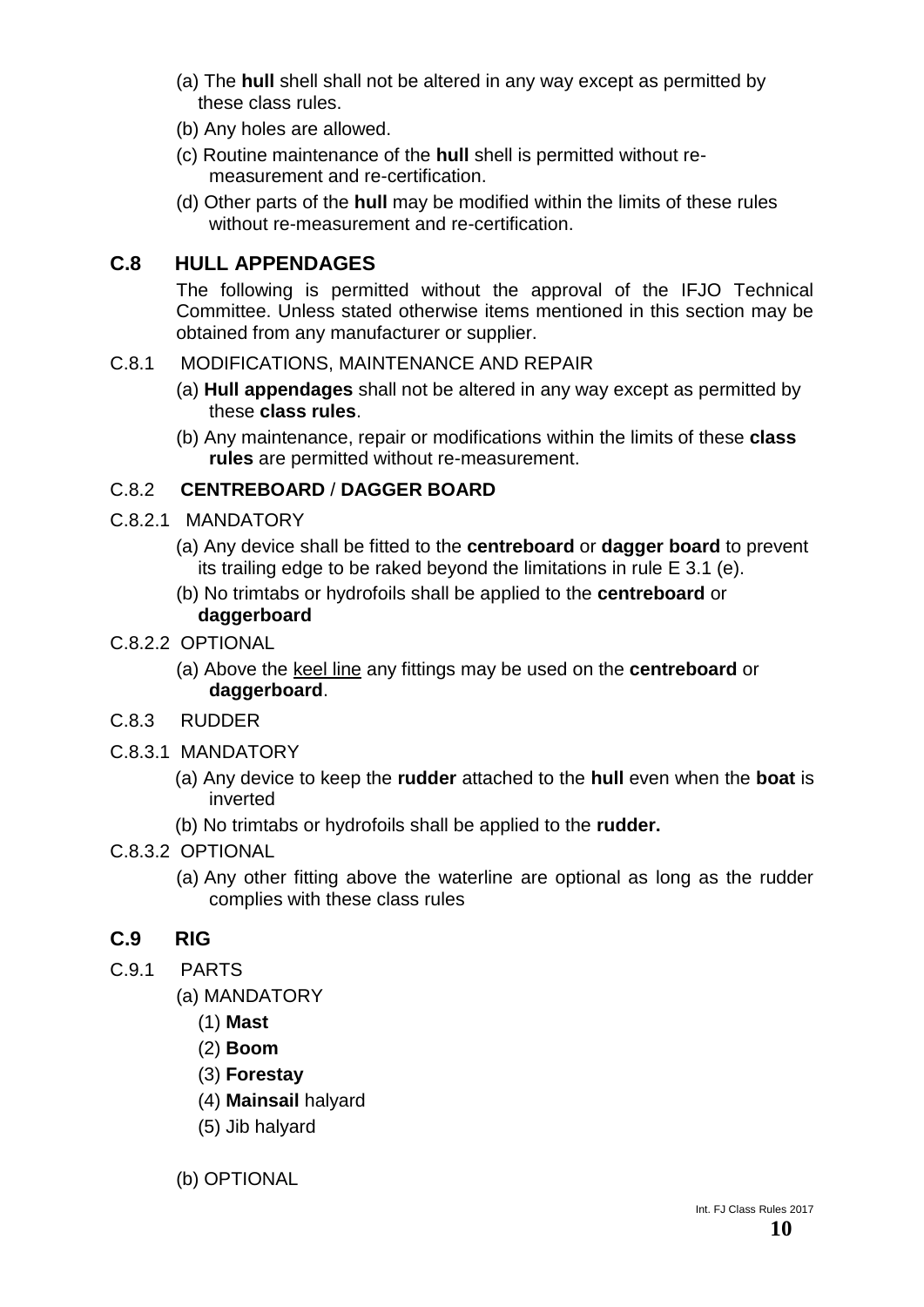- (1) Any other **standing rigging**
- (2) Any other **running rigging**
- (3) **Trapeze**
- (4) Spinnaker pole
- (5) **Spreaders**
- (6) Mast ram **(mast** controller working in pressure**)**
- (7) Boom kicker **(boom vang** working in pressure**)**

### (c) LIMITATIONS

Any other part of rigging is allowed except: running backstays, jib furling systems and spinnaker chutes.

- C.9.2 DEFINITIONS
	- (a) The **mast datum point** is the intersection of the deck line with the aft edge of the **mast** extended as necessary. If the **mast** is deck stepped the **mast datum point** is the intersection of the surface of the deck and the aft side of the **mast**, each extended as necessary.
- C.9.3 MODIFICATIONS, MAINTENANCE AND REPAIR
	- (a) **Spars** shall not be altered in any way except as permitted by these **class rules.** Any other parts of the **rig** may be altered.
	- (b) Routine maintenance, repair and modification within the limits of these class rules is permitted without re-measurement.

### C.9.4 CERTIFICATION

- (a) No certification of any part of the **rig** is required.
- C.9.5 MAST
- C.9.5.1 LIMITATIONS
	- (a) Any **mast spar** may be used as long as it complies with these **class rules**.
	- (b) The **jib** halyard shall be set below the **forestay rigging point.**
	- (c) The **mast spar** shall be placed inside the **hull** shell or stepped on the deck and shall not rotate around its longitudinal axis.
	- (d) Any fittings or equipment are optional.
- C.9.6 BOOM
- C.9.6.1 LIMITATIONS
	- (a) Any **boom spar** may be used as long as it complies with these **class rules**.
	- (b) Any fittings are optional.
- C.9.7 SPINNAKER POLE
- C.9.7.1 LIMITATIONS
	- (a) Any **spinnaker pole** may be used as long as it complies with these **class rul**es.
	- (b) Any fittings are optional
	- (c) The **spinnaker pole** may be used for any purpose as long as it complies with the RRS.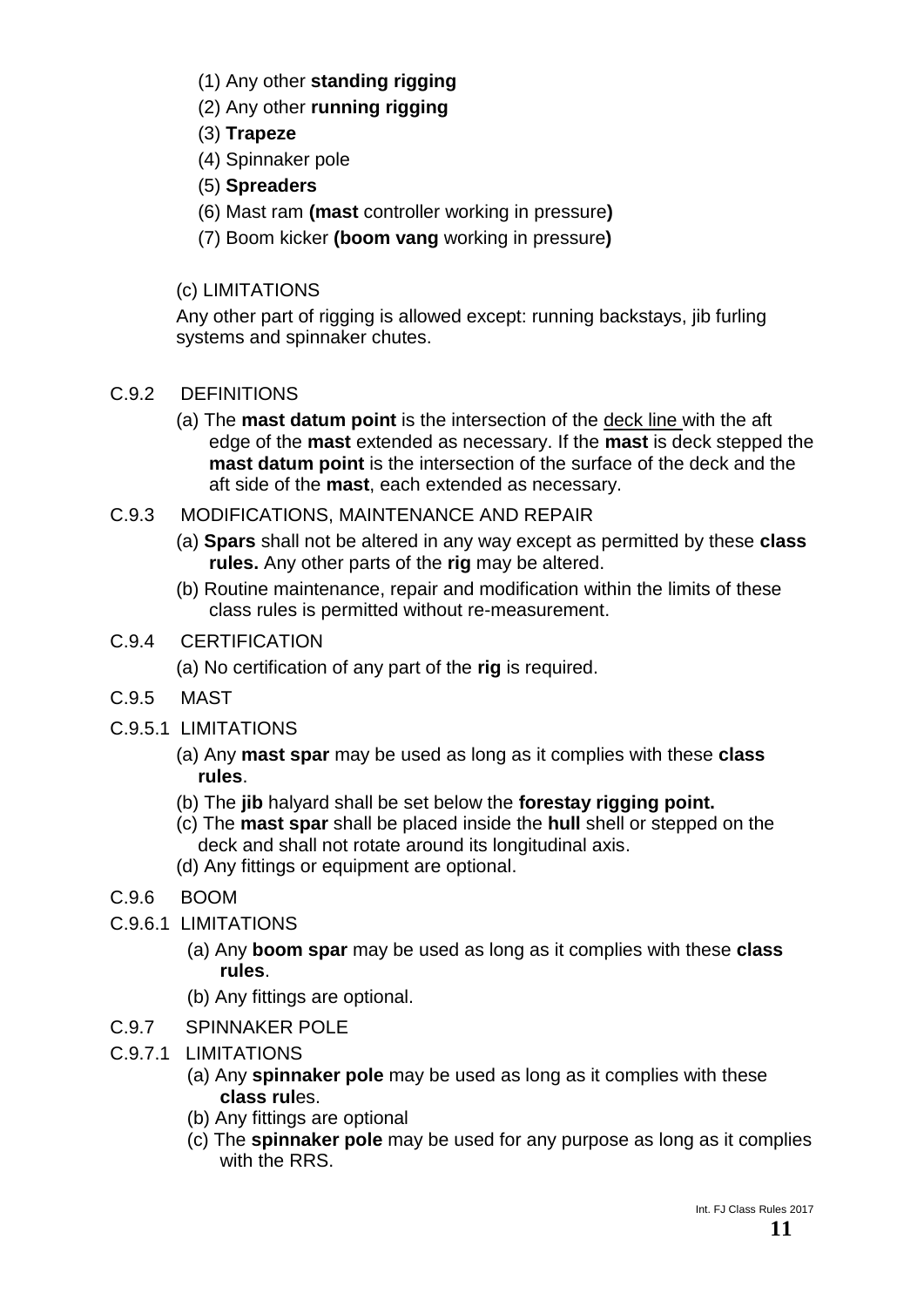#### C.9.8 STANDING RIGGING

#### C.9.8.2 LIMITATIONS

- (a) Any **standing rigging** may be used as long as it complies with these **class rul**es.
- (b) Any fittings are optional.
- C.9.9 RUNNING RIGGING
- C.9.9.1 LIMITATIONS

Any **running rigging** may be used as long as it complies with these **class rules.**

#### **C.10 SAILS**

- C.10.1 MODIFICATIONS, MAINTENANCE AND REPAIR Routine maintenance, repair or modification within the limits of these **class rules** is permitted.
- C.10.2 MAINSAIL
	- (a) IDENTIFICATION
		- (1) The **sail** identification shall comply with the RRS Appendix G with the exception that the class emblem do not have to be placed at different heights on the two sides of the **sail**.
		- (2) The class emblem shall be the letters "FJ" not less than 300 mm high.
	- (b) USE
		- (1) The **sail** shall be hoisted on a **halyard**. The arrangement shall permit hoisting and lowering of the **sail** whilst afloat.
		- (2) **Luff** and foot bolt ropes shall be in the **spar** grooves or tracks at all time when racing.
		- (3) Battens may be placed in the **batten pockets**.
- C.10.3 JIB
	- (a) IDENTIFICATION

No **sail** identification is necessary.

- (b) LIMITATIONS
	- (1) The jib tack shall be attached at or aft of the forestay attachment.
	- (2) The **sail** shall be hoisted on a **halyard**. The arrangement shall permit hoisting and lowering of the **sail** whilst afloat.
- C.10.4 SPINNAKER
	- (a) IDENTIFICATION

The **sail** identification shall comply with the RRS appendix G.

# **Section D – Hull**

### **D.1 PARTS**

- (a) MANDATORY
	- (1) **Hull** shell.
	- (2) Transom.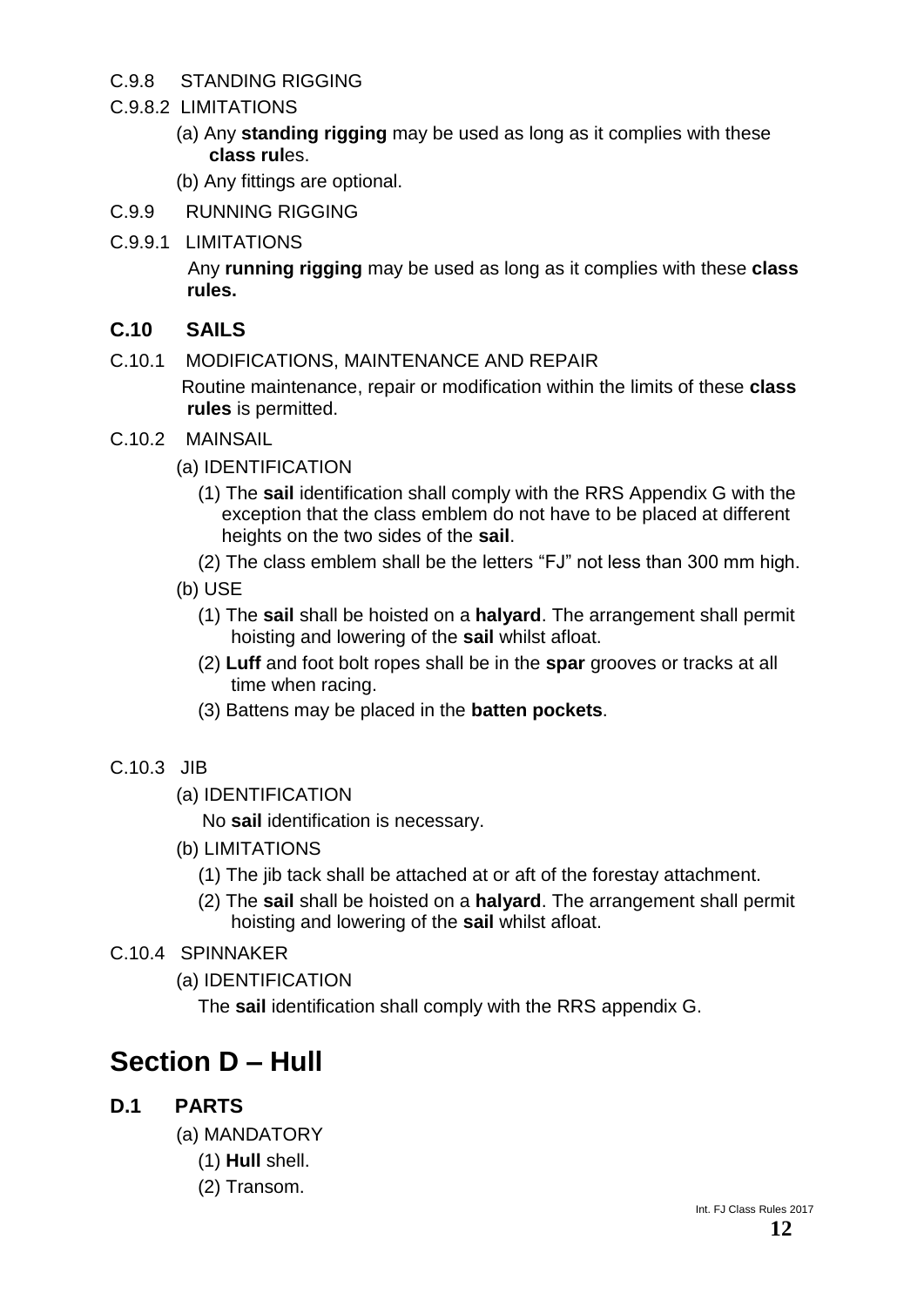- (3) Gunwale rubbing strakes, running continuous on each gunwale.
- (4) Forestay fitting.
- (b) OPTIONAL
	- (1) Any other part or construction is optional, as long as the **hull** complies to the **class rules**.

### **D.2 GENERAL**

D.2.1 RULES

 The **hull** shall comply with the **class rules** in force at the time of initial **certification.**

- D.2.2 IDENTIFICATION
	- (a) The identification number and national letters in figures and letters not less than 25 mm high shall be either cut into or indelibly marked on the hog or the top of the **centreboard** case or near the shroud fittings. If the ownership of the **hull** has changed to another country, the new sail number and national letters shall be added.
- D.2.3 DEFINITIONS
	- (a) The '**hull'** coordinate system shall be used. More information concerning the **hull** coordinate system can be found in the World Sailing document Int. measurement manual.
	- (b) The **hull datum point** is the intersection of the **hull** centre plane, the outside of the **hull** shell and the transom, each extended as necessary.
	- (c) The sheerline datum points are the port and starboard intersections of the sheerline and the transom, each extended as necessary.
	- (d) The keel line is the intersection of the **hull** centre plane and the outside of the **hull** shell.
	- (e) The deck line is the imaginary line on the **hull** centre plane between the intersection of the upper edge of the transom with the **hull** centre plane and the highest point of the keel line.
	- (f) The stem datum point is the intersection of the keel line and the deck line The stations 1 through 9 are defined as planes through 3 points; two on the sheerlines and one on the keel line.
	- (g) The baseline is the straight line on the **hull** centre plane through the points at the following vertical distances from the **hull** shell:

| at the intersection of the keel line and station 9 |  |
|----------------------------------------------------|--|
| (3340 mm from HDP, measured along keel line)100 mm |  |

# D.2.4 BUILDERS

The **hull** may be built by any builder.

- D.2.5 MATERIALS AND CONSTRUCTION
	- (a) The **hull** may be built from any material.
	- (b) The transom shall be set at the aft end of the **hull**.
	- (c) Except keel bands, **centreboard** strips and self-bailers, fittings shall not extend outside the surface of the **hull** shell.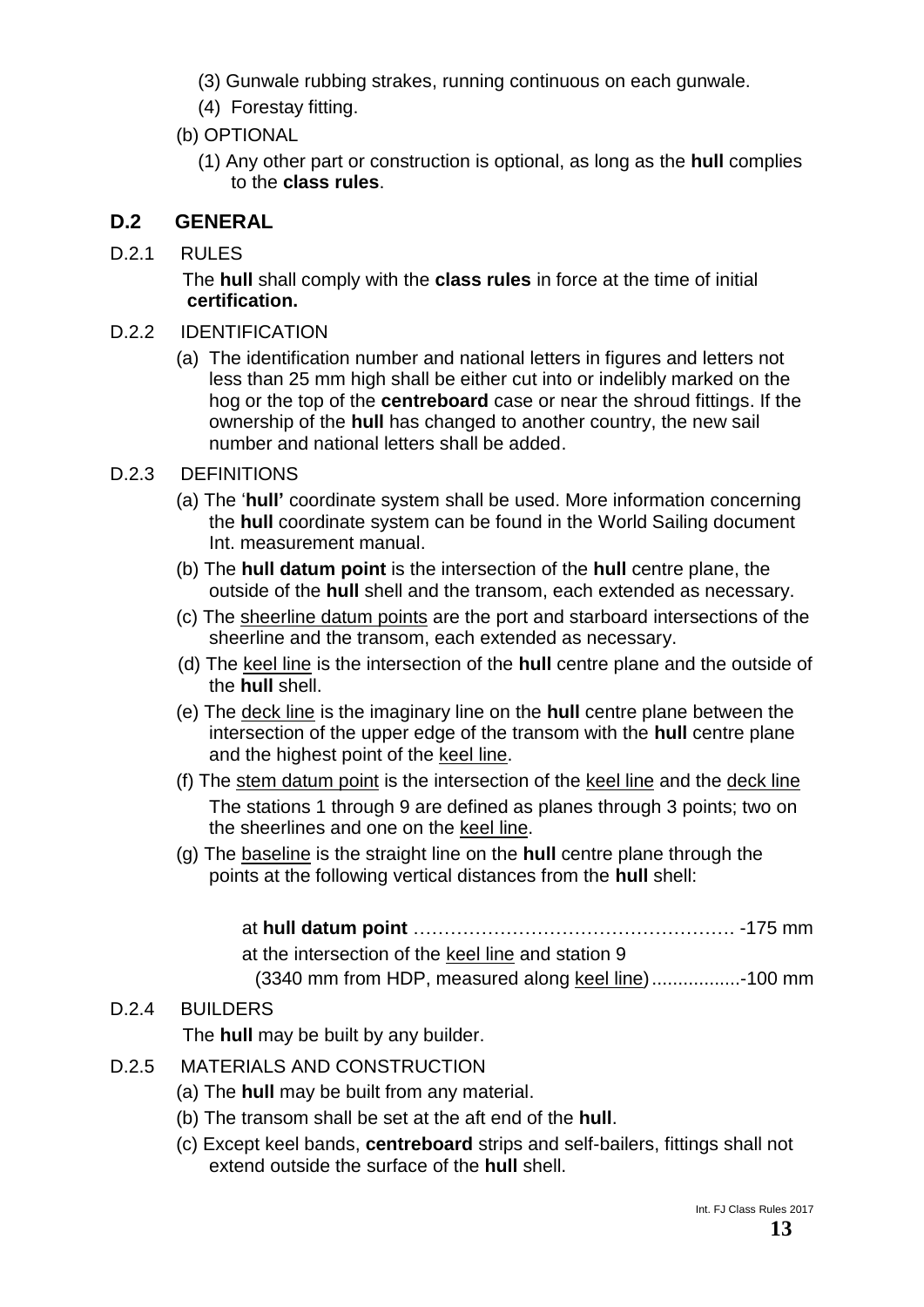- (d) Drainage flaps or other fittings / construction shall not extend the **hull** shell beyond the transom.
- (e) Any other construction is allowed but the designed shape of the **hull** shell shall not be altered beyond the limits in these **class rules** as indicated in the table of offsets in Appendix H3.
- (f) Keel bands of any material may be fitted but shall not be let in or faired into the **hull** shell.

#### **D.3 BUOYANCY TANKS**

- D.3.1 CONSTRUCTION
	- (a) The **hull** shall have a separate bow buoyancy bag or slabs of rigid noncommunicating air cell foam plastic of not less than 70 litres securely fastened or put into a tank.
	- (b) Buoyancy tank inspection holes shall be of sufficient size to enable inspection of buoyancy. Covers shall be watertight, detachable and capable of resisting accidental dislodgement.

#### **D.4 ASSEMBLED HULL**

#### D.4.2 MEASUREMENT

The **hull** shall conform to the drawings and measures as presented in appendix H1 and H2. In the case of doubt about the **hull** shape, measurements on stations between 0 (transom), 3, 6, and 9 may be taken. Only templates supplied by World Sailing or IFJO shall be used for **hull** measurement.

For template measurement of the stations 0, 3, 6, and 9, three points shall be marked on the **hull** shell per station, one on every sheerline and one on the keel line. The points are defined by a distance from the **HDP** and the sheerline datum points, measured along the keel line or **sheerline**.

|           | Distance from hull datum<br>point measured along the<br>keel line (one point per<br>station). | Distance from each<br>sheerline datum points,<br>measured along the<br>sheerlines on both sides of<br>the hull (two point per<br>station). |
|-----------|-----------------------------------------------------------------------------------------------|--------------------------------------------------------------------------------------------------------------------------------------------|
| Station 3 | 1115 mm                                                                                       | 1124 mm                                                                                                                                    |
| Station 6 | 2227 mm                                                                                       | 2237 mm                                                                                                                                    |
| Station 9 | 3340 mm                                                                                       | 3402 mm                                                                                                                                    |

#### D.4.3 CONDITIONS FOR STATION AND STEM MEASUREMENTS.

The station templates shall be placed so that:

- (a) The station templates are situated entirely on the imaginary plane through the points set out on both **sheerlines** and on the keel line.
- (b) At least one lug (extension) of the station templates shall touch the **hull** shell.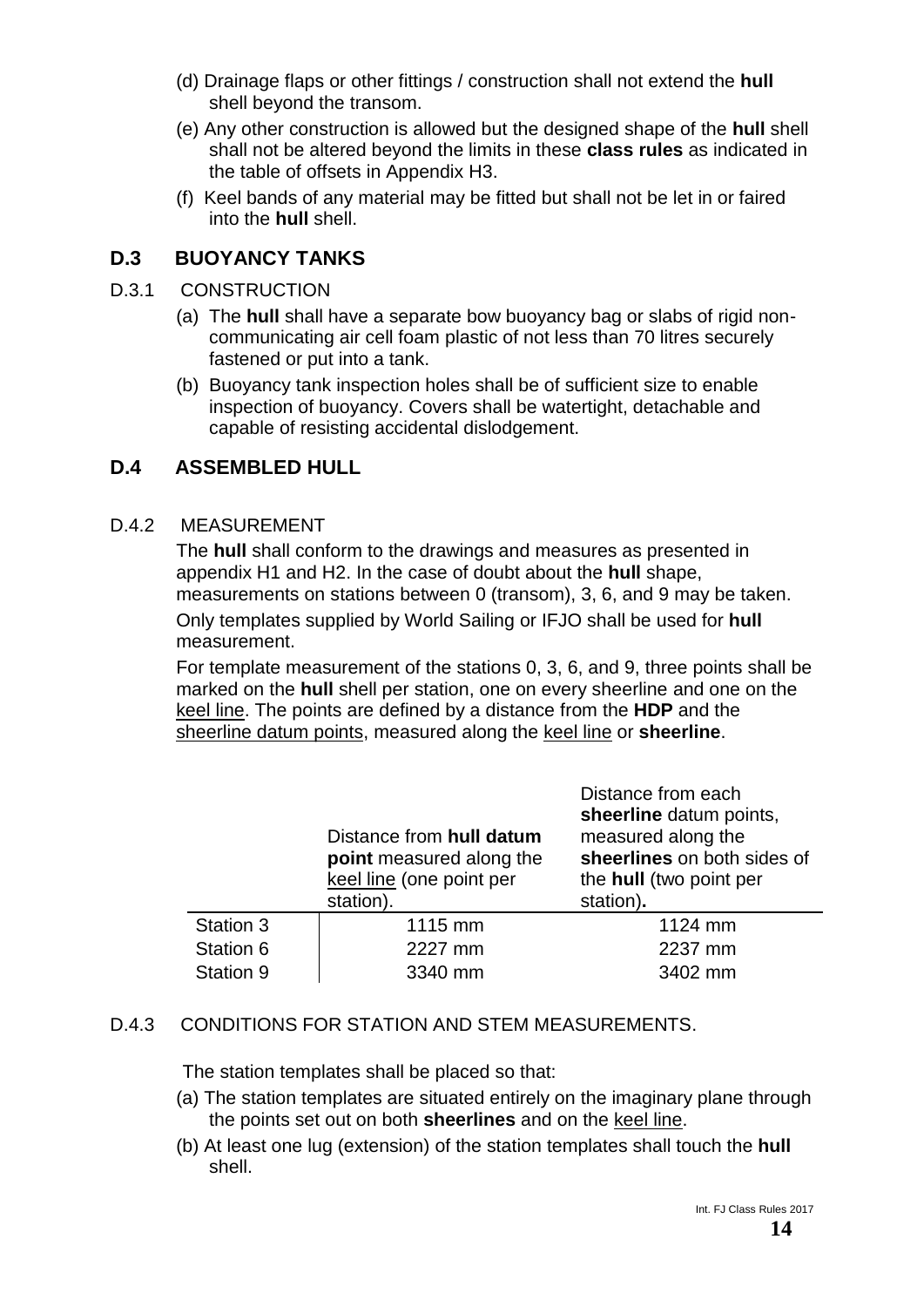(c) The centre of the station templates is situated on the hull centre plane.

The stem template shall be placed as follows:

- (d) It shall be placed on the keel line with the aft end within 6 mm of station 9.
- (e) Both lugs of the stem template shall touch the **hull** shell.

#### D.4.4 DIMENSIONS

|                                                                                                                                                                                                                                                                            | minimum         | maximum           |
|----------------------------------------------------------------------------------------------------------------------------------------------------------------------------------------------------------------------------------------------------------------------------|-----------------|-------------------|
| <b>Length of deckline</b>                                                                                                                                                                                                                                                  | 4020 mm         | 4040 mm           |
| Hull beam at sheerline, (=excluding rubbing strakes                                                                                                                                                                                                                        |                 |                   |
| and fittings):                                                                                                                                                                                                                                                             |                 |                   |
| at station 0                                                                                                                                                                                                                                                               | 1140 mm         | 1160 mm           |
| at station 3                                                                                                                                                                                                                                                               | 1465 mm         | 1485 mm           |
| at station 6                                                                                                                                                                                                                                                               | 1386 mm         | 1406 mm           |
| at station 9                                                                                                                                                                                                                                                               | 724 mm          | 744 mm            |
| Difference between the maximum and minimum<br>deviation taken over both sides of any transversal<br>hull station checked by a template (= maximum -<br>minimum deviation)                                                                                                  |                 | $10 \, \text{mm}$ |
| Vertical distance from the horizontal mark on the<br>template to the upper side of the deck at the<br>sheerline                                                                                                                                                            | $-12$ mm        | $12 \text{ mm}$   |
| Clearance of stem template between the end lugs<br>with the aft end of the stem template within 6 mm of<br>station 9                                                                                                                                                       |                 | 6 mm              |
| Vertical distance from the upper side of the template<br>at the sheerline, to the upper side of the deck at the<br>stem datum point, with the aft end of the stem<br>template within 6 mm of station 9<br>Vertical distance from baseline to the outside of hull<br>shell: | $-12$ mm        | $12 \text{ mm}$   |
| at station $3 (=A)$                                                                                                                                                                                                                                                        | 64 mm           | 84 mm             |
| at station $6 (=B)$<br>keel rocker;                                                                                                                                                                                                                                        | <b>18 mm</b>    | 38 mm             |
| Sum of the vertical distance from the baseline to the<br>outside of the hull shell at station 3 and 6 (= $A + B$ )                                                                                                                                                         | 92 mm           | $112 \text{ mm}$  |
| Gunwale rubbing strakes;                                                                                                                                                                                                                                                   |                 |                   |
| Depth                                                                                                                                                                                                                                                                      | 5 <sub>mm</sub> | 35 mm             |
| Width                                                                                                                                                                                                                                                                      | 5 <sub>mm</sub> | 90 mm             |
| Extension forward of stem datum point                                                                                                                                                                                                                                      |                 | 50 mm             |
| Extension aft of the transom                                                                                                                                                                                                                                               |                 | 50 mm             |
| <b>Centerboard or daggerboard slot distance from</b><br>hull datum point measured along the keel line                                                                                                                                                                      |                 |                   |
| If fitted for a centerboard                                                                                                                                                                                                                                                | 1288 mm         | 2262 mm           |

Int. FJ Class Rules 2017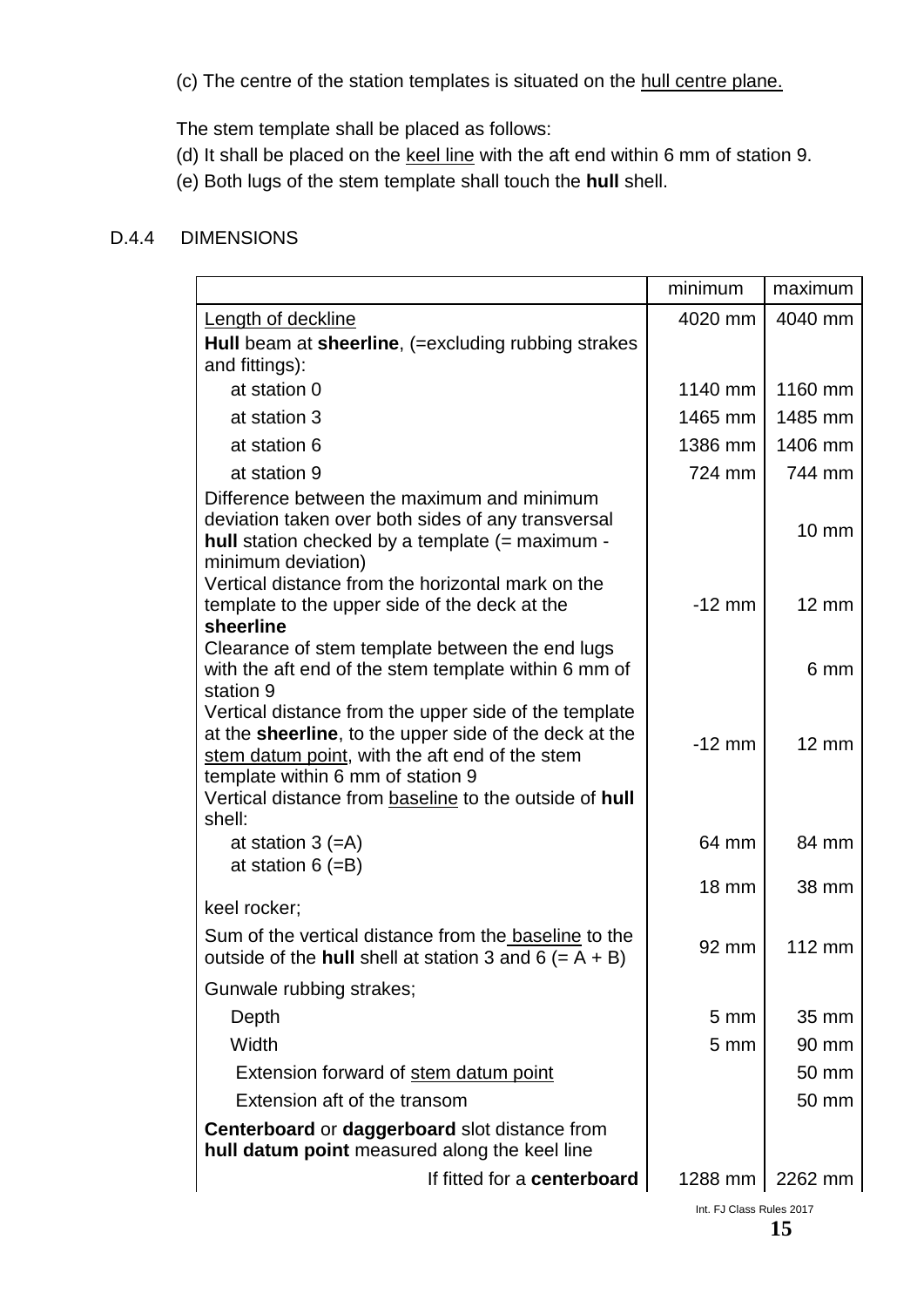| If fitted for a dagger board                                                                                                                                                                                                                                                         | 1588 mm    | 2262 mm          |
|--------------------------------------------------------------------------------------------------------------------------------------------------------------------------------------------------------------------------------------------------------------------------------------|------------|------------------|
| Width of centerboard/dagger board slot                                                                                                                                                                                                                                               |            | 40 mm            |
| Keel band thickness, if fitted                                                                                                                                                                                                                                                       |            | $5 \text{ mm}$   |
| Keel band width, if fitted                                                                                                                                                                                                                                                           |            | $8.5 \text{ mm}$ |
| Height of the transom at the <b>hull</b> centerplate                                                                                                                                                                                                                                 | 394 mm     | 406 mm           |
| Radius between the <b>hull</b> shell and the transom                                                                                                                                                                                                                                 |            | 10 mm            |
| Angle between the transom and the extension of the<br>keel line                                                                                                                                                                                                                      | $78^\circ$ | $90^\circ$       |
| Deck height above the deck line. The spray deflector<br>is not part of the deck                                                                                                                                                                                                      |            | 30 mm            |
| Horizontal distance from center of forestay<br>attachment to stem datum point excluding rubbing<br>strakes                                                                                                                                                                           |            | 100 mm           |
| Weight of the <b>hull</b> in dry condition including all fixed<br>fittings, fixed ropes, buoyancy apparatus, protective<br>finish, and corrector weights, but excluding sails,<br>spars, rigging, hull appendages, floorboards<br>unless glued to the hull shell and other equipment |            | 75 kg            |

#### D.4.4 **HULL** CORRECTOR WEIGHTS

Any **corrector weights** may be used and shall be permanently fastened to the **hull** by bolts, nuts, screws or glue.

|                                   | minimum   maximum |
|-----------------------------------|-------------------|
| Total weight of corrector weights | 5.0 kg            |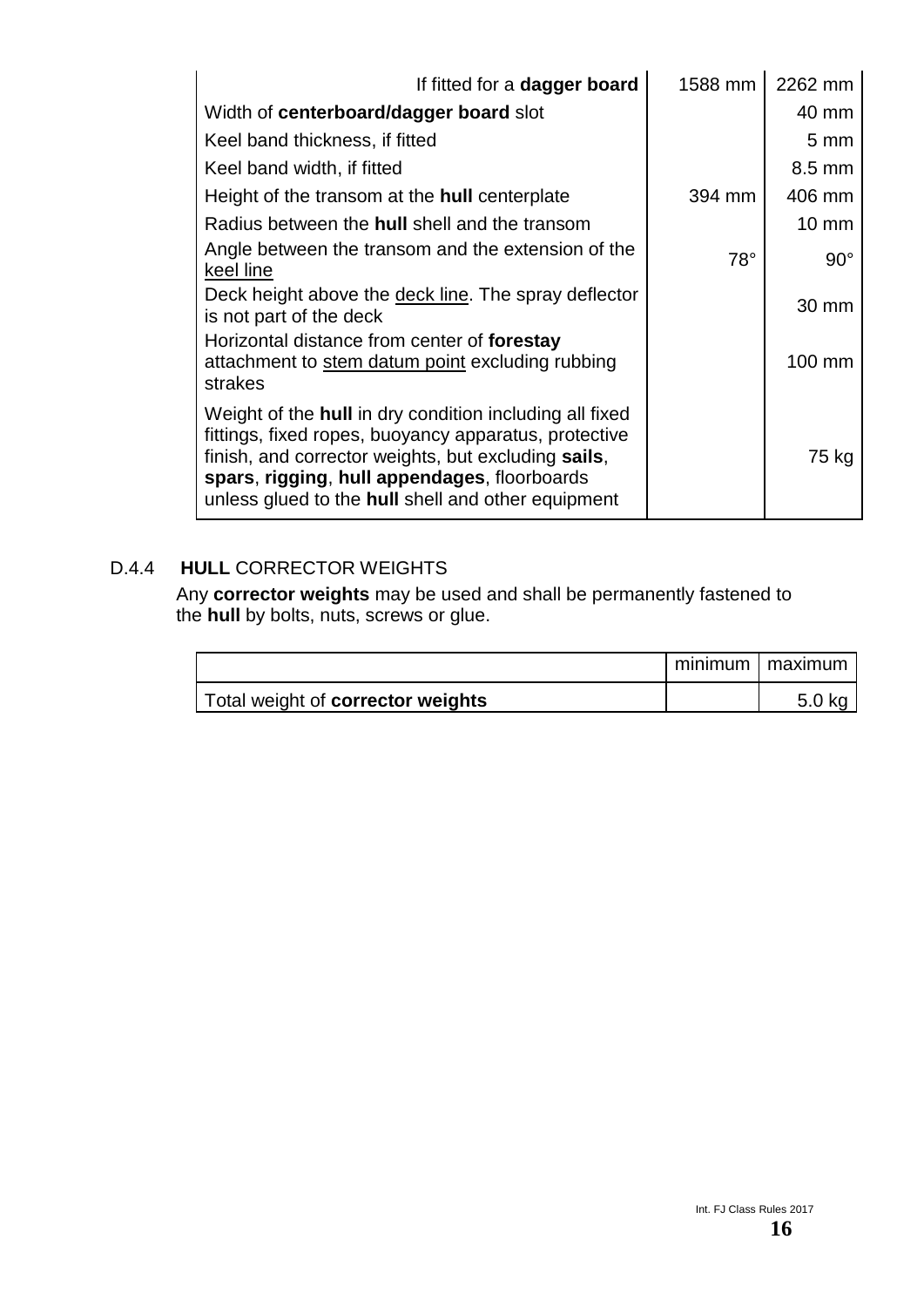# **Section E – Hull appendages**

#### E.1 **PARTS**

- E.1.1 MANDATORY
	- (a) **Centreboard** or **daggerboard**
	- (b) **Rudder**

#### E.2 **GENERAL**

E.2.1 RULES

**Hull appendages** shall comply with the **class rules** in force at the time of **certification**.

- E.2.2 MODIFICATIONS, MAINTENANCE AND REPAIR **Hull appendages** shall not be altered in any way except as permitted by these **class rules**.
- E.2.3 MANUFACTURER, MATERIAL AND CONSTRUCTION
	- (a) The **hull** appendages may be built from any material.
	- (b) The manufacturer is optional.

# **E.3 CENTREBOARD / DAGGERBOARD**

- E.3.1 DIMENSIONS AND CONSTRUCTION
	- (a) The shape in the longitudinal plane of the part of the **centreboard**/**daggerboard** under the keel line when in its fully lowered position shall conform the Table of offsets in table 1, with maximum deviations conform figure 1. Both tables and figures are presented in Appendix H1.3
	- (b) The shape in the horizontal cross sections is optional.
	- (c) Above the **hull** keel line the shape of the **centreboard**/**daggerboard** is optional.
	- (d) The **centreboard**/**daggerboard** may be rotated, the daggerboard may be retracted
	- (e) Maximum depth and angle between trailing edge of the **centreboard**/**daggerboard** and the **hull** shell, excluding the keel band, shall conform figure 2 as presented in Appendix H1.3.
	- (f) The maximum rotation around vertical and longitudinal axes shall be 90 deg.

#### **E.4 RUDDER BLADE, RUDDER STOCK, TILLER AND TILLER EXTENSION**

- E.4.1 DIMENSIONS AND CONSTRUCTION
	- (a) The shape in the longitudinal plane of the part of the rudder under the waterline shall be conform the Table of offsets in table 2. The deviation of that shape shall be conform figure 3. Both table and figures are presented in Appendix H1.4.
	- (b) The shape in the horizontal cross sections is optional.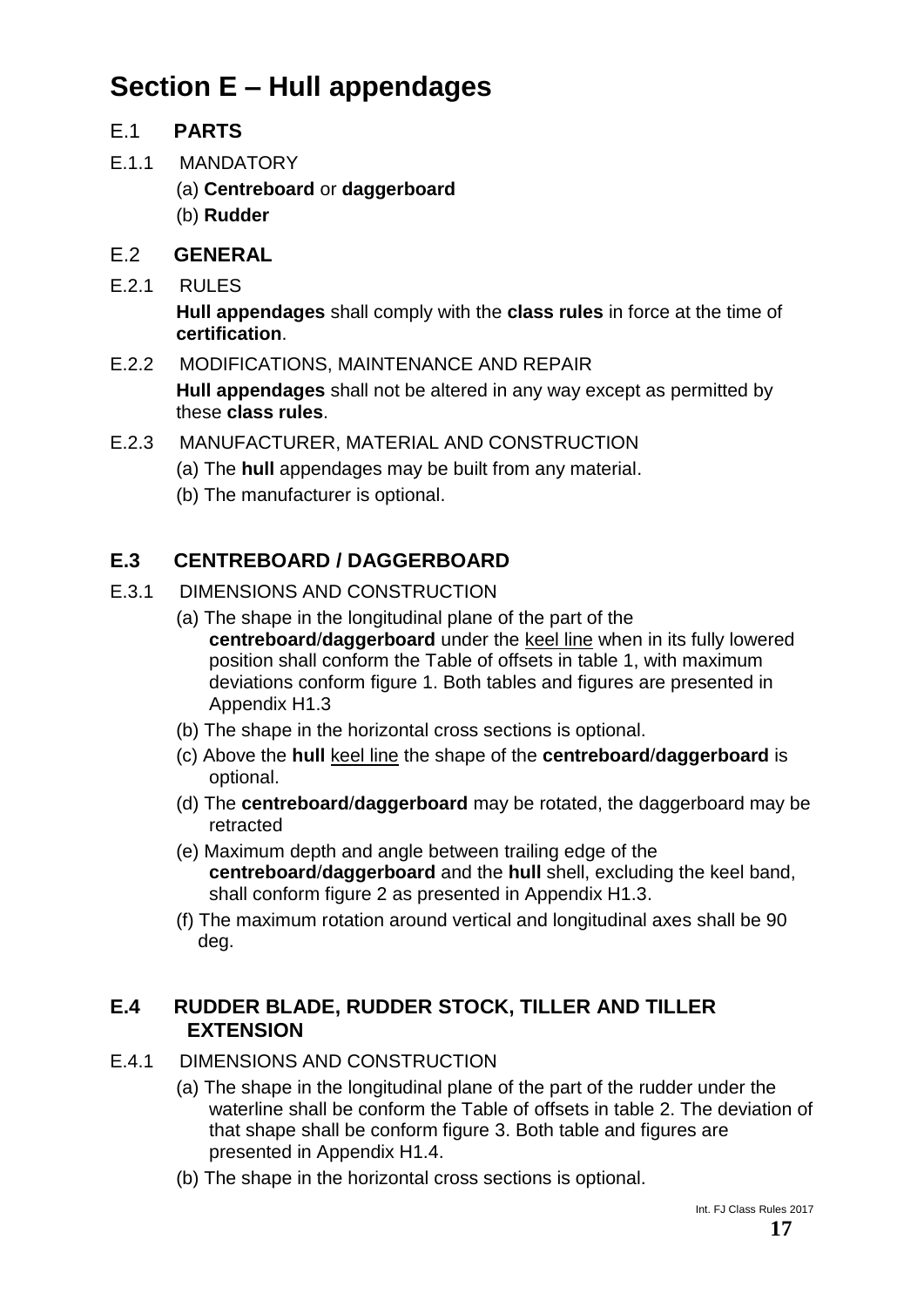- (c) The shape and construction of the parts above the waterline is optional.
- (d) The maximum depth shall be conform figure 4 as presented in Appendix H1.4.
- (e) The rudder blade may be capable to be rotated and or, partially, retracted.

# **Section F – Rig**

#### F.1 **GENERAL**

- F.1.1 RULES
	- (a) The **spars** and their fittings shall comply with the **class rules.**
	- (b) The **standing rigging** and **running rigging** shall comply with these **class rules**.
- F.1.2 MANUFACTURER The manufacturer is optional.

#### F.2 **MAST**

- F.2.1 MATERIALS AND CONSTRUCTION
	- (a) The **mast spar** shall be made of wood or aluminium alloy, it may be anodized or painted.
	- (b) The construction of the **mast spar** is optional, except that the **mast spar** shall include a fixed sail groove or track, which may or may not be integral with the **spar** but may be of any material.
	- (c) The **lower limit mark** and **upper limit mark** shall be permanently marked in distinguishable colours.

#### F.2.2 DIMENSIONS

|                                                                       | minimum          | maximum |
|-----------------------------------------------------------------------|------------------|---------|
| Lower point height                                                    |                  | 650-mm  |
| <b>Limit mark width</b>                                               | $10 - mm$        |         |
| Upper point height, Distance from the <b>lower point</b> to           |                  | 4850 mm |
| the upper point.                                                      |                  |         |
| Hoist height of the <b>Spinnaker</b> measured from the<br>lower point |                  | 3500 mm |
|                                                                       |                  |         |
|                                                                       |                  |         |
| Mast spar curvature                                                   |                  | 40 mm   |
| Mast weight if deck stepped, or                                       | 7.0 kg           |         |
| Mast weight if stepped inside the hull shell, includes                | $7.5 \text{ kg}$ |         |
| halyards, trimlines and other lines or ropes going                    |                  |         |
| through the mast spar and other fittings permanently                  |                  |         |
| attached to the mast spar but without any removable                   |                  |         |
| parts of the trapeze system.                                          |                  |         |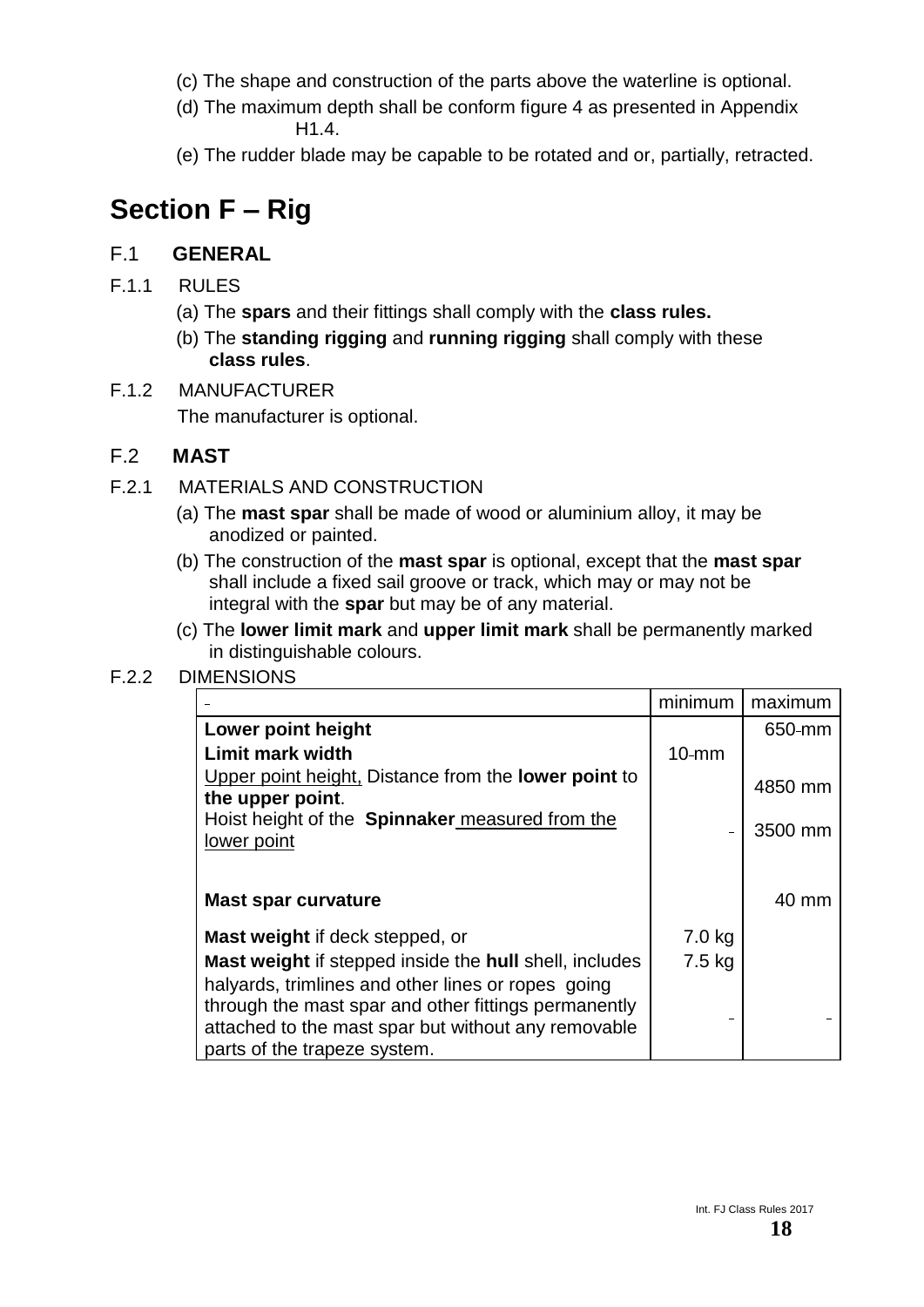# F.3 **BOOM**

- F.3.1 MATERIALS AND CONSTRUCTION
	- (a) The **boom spar** shall be made of wood or aluminium alloy. It may be anodised or painted.
	- (b) The construction of the **boom spar** is optional except that the **boom spar**  shall include a fixed sail groove or track, which may or may not be integral with the **spar.** The **sail** groove or track may be of any material.
	- (c) The outer **limit mark** shall be marked in distinguishable colours.

#### F.3.2 DIMENSIONS

|                             |                 | minimum   maximum |
|-----------------------------|-----------------|-------------------|
| Boom spar curvature         |                 | $20 \text{ mm}$   |
| Boom spar cross section     |                 | $100$ mm          |
| <b>Limit mark width</b>     | $10 \text{ mm}$ |                   |
| <b>Outer point distance</b> |                 | 2440 mm           |

#### **F.4 SPINNAKER POLE**

### F.4.1 MATERIALS AND CONSTRUCTION

The **spinnaker pole** may be of any material and construction.

F.4.2 DIMENSIONS

|                                                                                                                                                                                                                               | minimum   maximum |
|-------------------------------------------------------------------------------------------------------------------------------------------------------------------------------------------------------------------------------|-------------------|
| Distance between the outermost point of the<br>spinnaker pole in its position in use and the<br>intersection of the centre line of the spinnaker pole<br>with the mast spar each extended as necessary and<br>measured at 90° | 1625 mm           |

### **F.5 STANDING RIGGING**

#### F.5.1 MATERIALS AND CONSTRUCTION

The material and construction of the **standing rigging** is optional except that the forestay shall be made of wire.

#### F.5.2 DIMENSIONS

|                                                                                                                   |                | minimum   maximum |
|-------------------------------------------------------------------------------------------------------------------|----------------|-------------------|
| <b>Forestay diameter</b>                                                                                          | $2 \text{ mm}$ |                   |
| Distance from the stem datum point to the<br>intersection of the forestay extended as necessary<br>with the deck. |                | $100 \text{ mm}$  |

#### **F.6 RUNNING RIGGING**

#### F.6.1 MATERIALS AND CONSTRUCTION

**Running rigging** may be made out of any material and construction.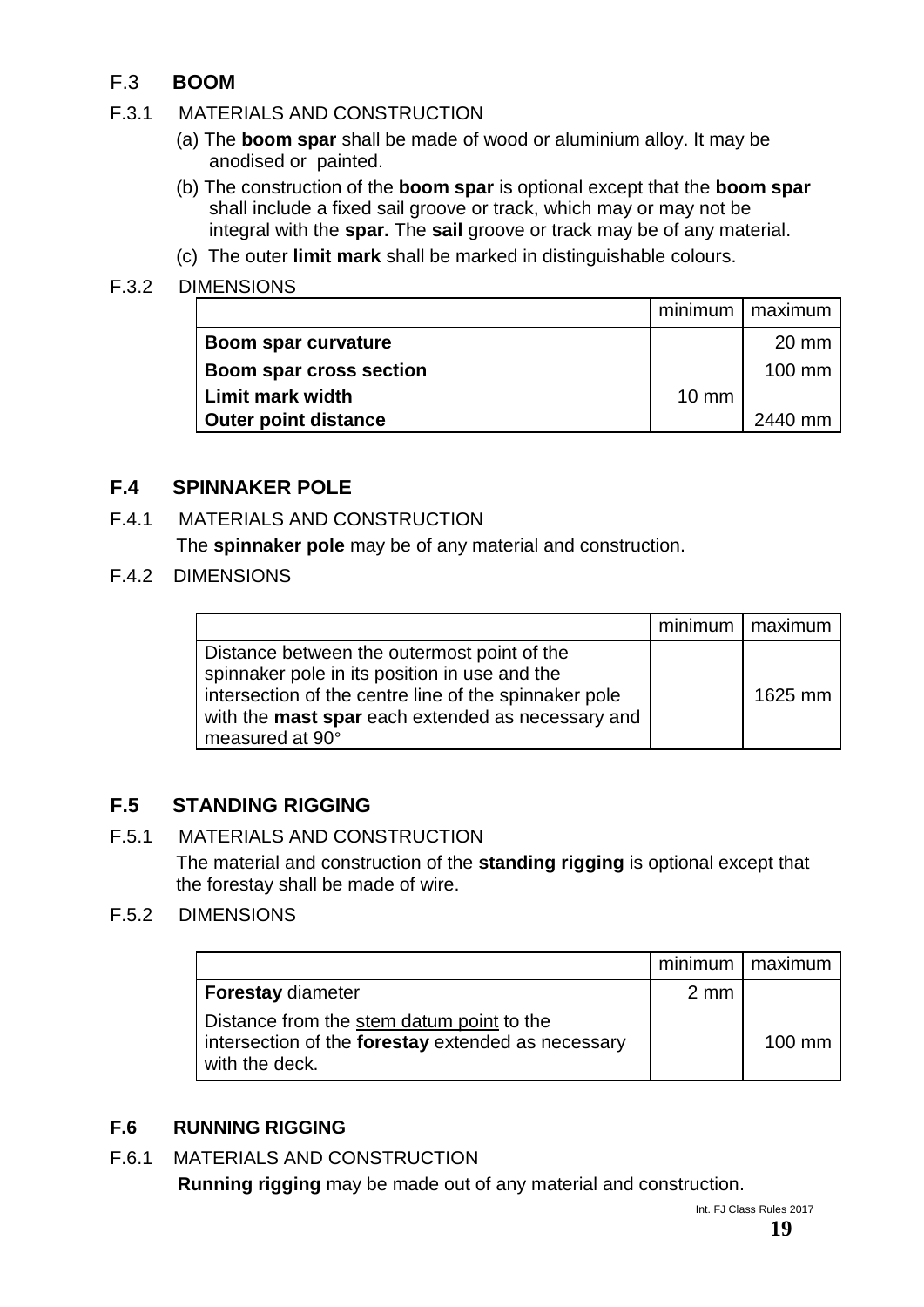# **Section G – Sails**

#### **G.1 PARTS**

- (a) MANDATORY
	- (1) **Mainsail**
	- (2) Jib
- (b) OPTIONAL
	- (1) **Spinnaker**

#### **G.2 GENERAL**

G.2.1 RULES

**Sails** shall comply with the **class rules** in force at the time of **certification**.

- G.2.2 CERTIFICATION
	- (a) The official measurer shall certify **mainsails** and jibs in the tack and spinnakers in the head and shall sign and date the certification mark.
	- (b) World Sailing or an MNA may appoint one or more In-House Official Measurers to measure and **certify sails** produced by that manufacturer.
- G.2.4 MANUFACTURER

The manufacturer is optional.

#### **G.3 MAINSAIL**

- G.3.1 MATERIALS AND CONSTRUCTION
	- (a) The construction shall be : **soft sail**
	- (b) The **pl**y shall consist of any material in any weight.
	- (c) The **body of the sail** shall consist of any **ply**
	- (d) Headboards may be built in any construction and of any material.
	- (e) The following are permitted: Stitching, glues, tapes, (corner) eyes, Cunningham eyes or pulleys leech line with cleat, any **windows**, tell tales, sail shape indicator stripes and all other items or constructions
	- (f) Battens may be built in any construction and of any material.
	- (g) The **sail** shall have not more than 3 batten pockets, which may contain battens.
	- (h) Stiffening of any other material than **soft sail** is not permitted.
	- (i) The following are permitted: bolt ropes, and all other items or constructions as long as they comply with these class rules
	- (j) The **leech** shall not extend aft of straight lines between:
		- (1) The **aft head point** and the intersection of the **leech** and the upper edge of the nearest **batten pocket,**
		- (2) The intersection of the **leech** and the lower edge of a **batten pocket** and the intersection of the **leech** and the upper edge of an adjacent **batten pocket** below,
		- (3) The **clew point** and the intersection of the **leech** and the lower edge of the nearest **batten pocket**.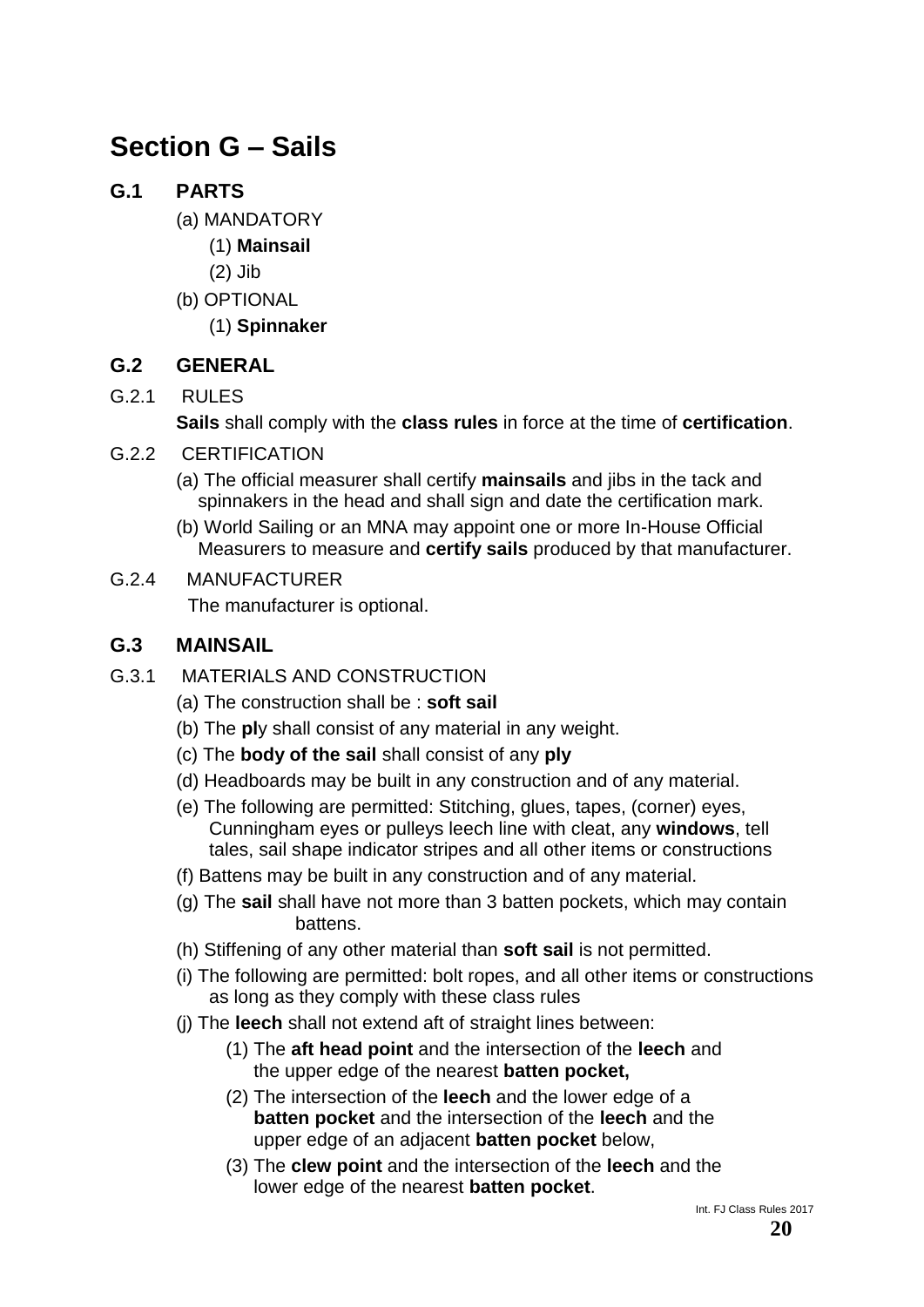#### G.3.2 DIMENSIONS

|                                                                                                                                     | minimum | maximum |
|-------------------------------------------------------------------------------------------------------------------------------------|---------|---------|
| Leech length                                                                                                                        |         | 5260 mm |
| Upper width at upper leech point 2565 mm from<br>head point                                                                         |         | 1600 mm |
| Upper width at upper leech point 1245 mm from<br>head point                                                                         |         | 1015 mm |
| <b>Top width</b>                                                                                                                    |         | 160 mm  |
| Luff bolt rope length                                                                                                               | 3880 mm |         |
| <b>Foot</b> bolt rope length                                                                                                        | 1950 mm |         |
| Reinforcement from sail corner measurement<br>points                                                                                |         | 320 mm  |
| <b>Thickness of Reinforcement</b>                                                                                                   |         | 4 mm    |
| Extension of headboard from head point at 90° to<br>the luff                                                                        |         | 160 mm  |
| Inside batten pocket length of Intermediate<br>batten pocket                                                                        |         | 775 mm  |
| Inside batten pocket length of Lowermost<br>batten pocket                                                                           |         | 525 mm  |
| Inside Batten pocket width                                                                                                          |         | 50 mm   |
| Distance from intersection of <b>leech</b> with the<br>centreline of the lower <b>batten pocket</b> and the                         | 1245 mm | 1365 mm |
| clew point<br>Distance from intersection of <b>leech</b> with the<br>centreline of intermediate batten pocket and the<br>head point | 2505 mm | 2625 mm |
| Distance from intersection of leech with the<br>centreline of upper batten pocket and the head<br>point                             | 1185 mm | 1305 mm |
| Distance from head point to intersection of luff<br>with the centreline of uppermost batten pocket                                  |         | 1290 mm |

#### **G.4 JIB**

- G.4.1 MATERIALS AND CONSTRUCTION
	- (a) The construction shall be : **soft sail**
	- (b) The **pl**y shall consist of any material in any weight.
	- (c) The **body of the sail** shall consist of any **ply.**
	- (d) The leech shall not extend beyond a straight line from the aft head point to the clew point.
	- (e) The following are permitted: Stitching, glues, tapes, (corner) eyes, Cunningham eyes or pulleys leech line with cleat, any **windows**, tell tales, sail shape indicator stripes and all other items or constructions as long as the **sails** comply with these **class rules**.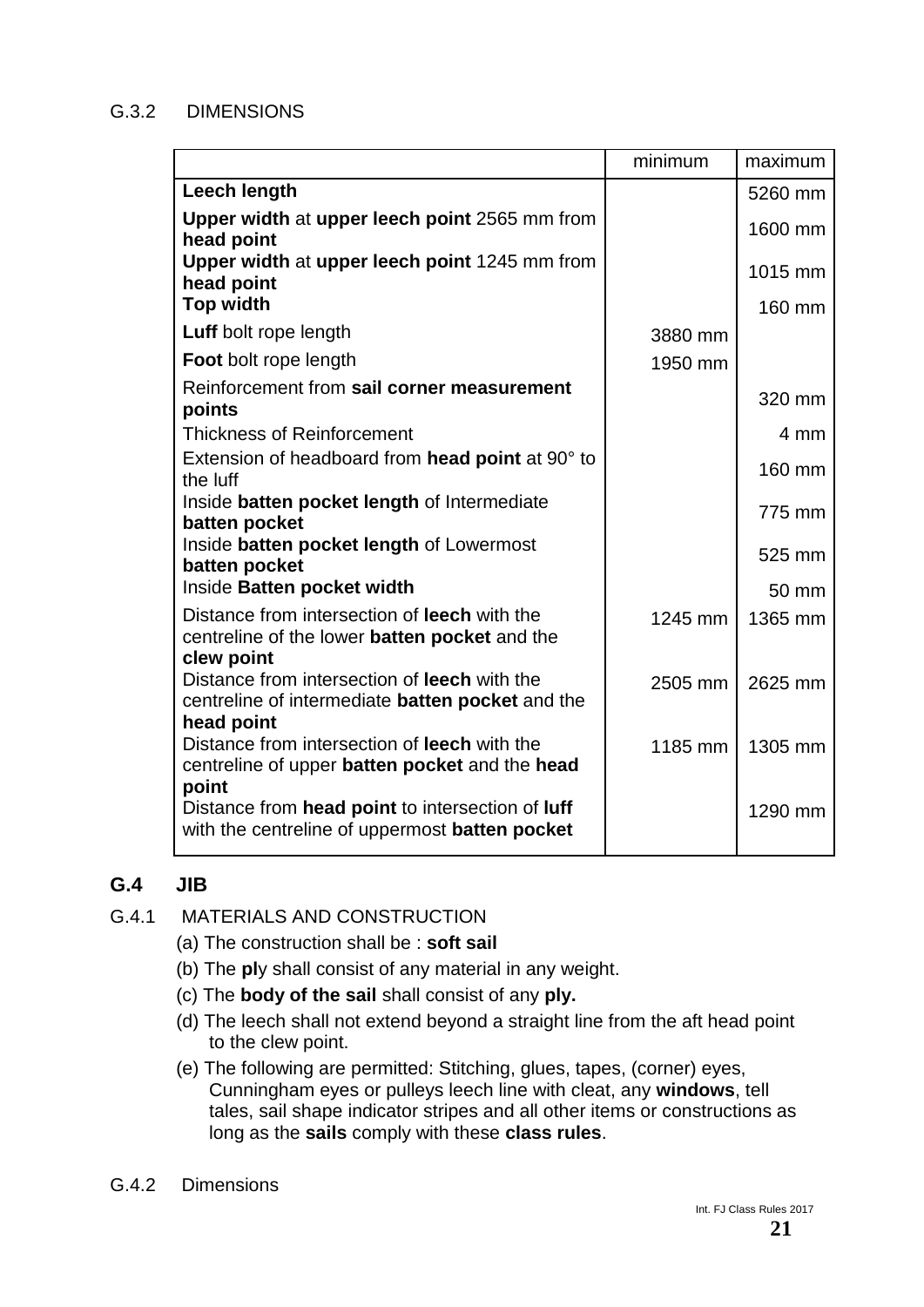|                                                   | minimum | maximum         |
|---------------------------------------------------|---------|-----------------|
| <b>Luff length</b>                                |         | 3800 mm         |
| Leech length                                      |         | 3500 mm         |
| <b>Foot length</b>                                |         | 1950 mm         |
| <b>Foot Median</b>                                |         | 3660 mm         |
| <b>Foot irregularity</b>                          |         | $10 \text{ mm}$ |
| <b>Top Width</b>                                  |         | 55 mm           |
| Reinforcement from sail corner measurement points |         | 320 mm          |
| <b>Thickness of Reinforcement</b>                 |         | 4 mm            |
|                                                   |         |                 |

#### **G.5 SPINNAKER**

- G.5.1 MATERIALES AND CONSTRUCTION
	- (a) The construction shall be: **soft sail**
	- (b) The **pl**y shall consist of any material in any weight.
	- (c) The **body of the sail** shall consist of any **ply.**
	- (d) Any construction is permitted as long as it complies with these **class rules**.

#### G.5.2 DIMENSIONS

|                                                   | minimum | maximum |
|---------------------------------------------------|---------|---------|
| Leech length and luff length                      |         | 3600 mm |
| <b>Foot length</b>                                |         | 2400 mm |
| <b>Foot Median</b>                                |         | 4200 mm |
| <b>Half width</b>                                 |         | 2600 mm |
| Reinforcement from sail corner measurement points |         | 320 mm  |
| <b>Thickness of Reinforcement</b>                 |         | 4 mm    |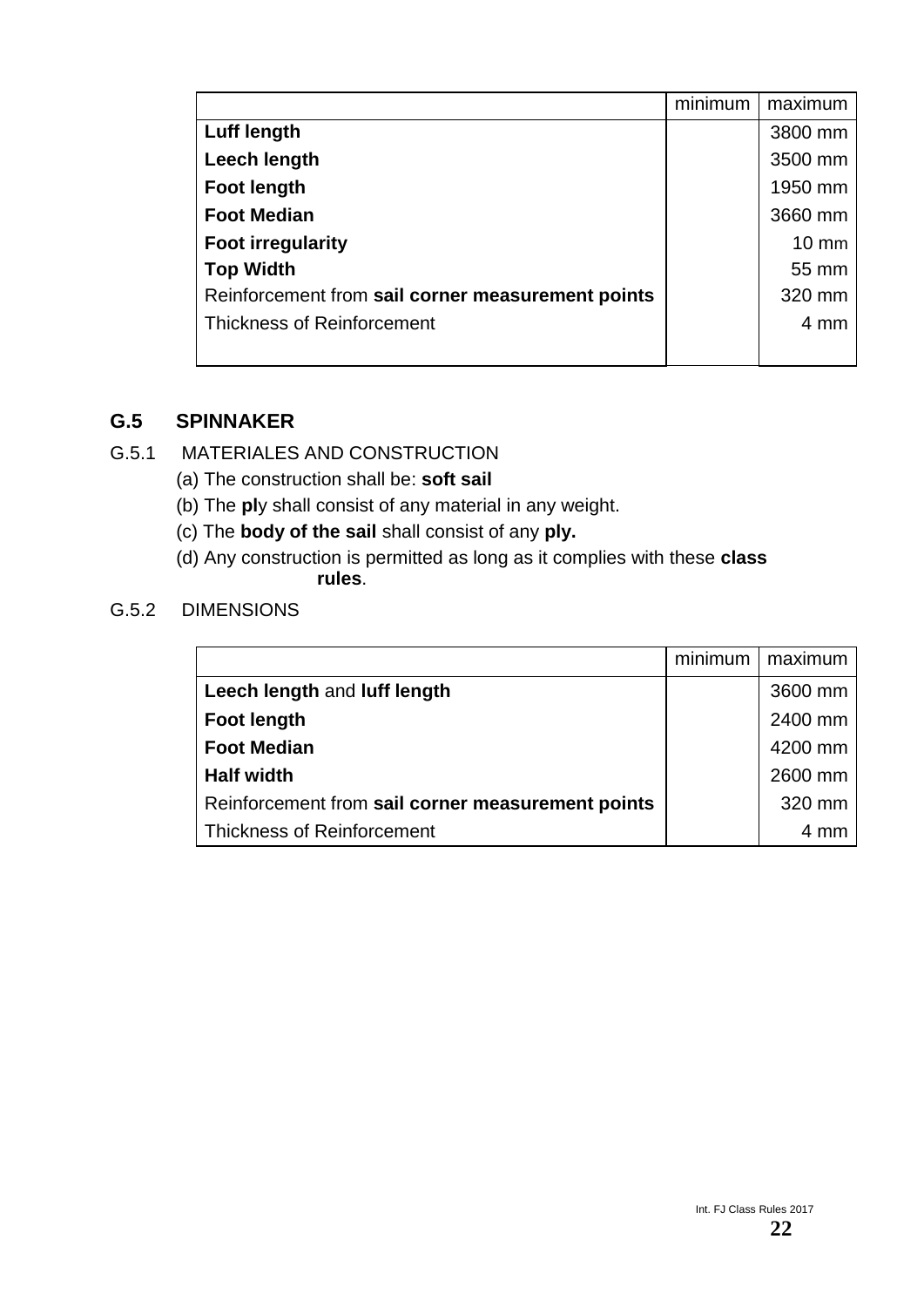# **Section H**

#### **H.1.1 HULL, BOOM AND SPINAKER POLE PLAN.**

# Table of offsets **Hull International FJ**

|  | Length (longitudinal |
|--|----------------------|
|  | direction)           |

y Width (transversal direction)

z Height (normal direction)

(0,0,0) = **Hull Datum Point**

all figures are in mm

| <b>Station</b> |                 | Waterlines |         |                |           |        | <b>Buttocks</b> |         |           |              |  |
|----------------|-----------------|------------|---------|----------------|-----------|--------|-----------------|---------|-----------|--------------|--|
|                |                 | 4          | 3       | $\overline{2}$ | 1         | c.w.l. | keel            |         | Ш         | $\mathbf{m}$ |  |
|                |                 | $z=400$    | $z=300$ | $z=200$        | $z = 100$ | $z=0$  | $y=0$           | $y=150$ | $y = 300$ | $y=450$      |  |
|                |                 |            |         |                |           |        |                 |         |           |              |  |
| $\mathbf 0$    | $x=0$ (transom) |            |         |                |           |        | 400             | 396.5   | 386.5     | 369.5        |  |
| $\mathbf 0$    | $x=0$ (transom) |            | 570     | 550            | 487.5     | 3.5    | $\mathbf 0$     | 17      | 36        | 76           |  |
| 1              | $x = 370$       |            | 640.5   | 624            | 575       | 300    | $-37$           | $-17$   | 0         | 27           |  |
| $\overline{2}$ | x=740           |            | 697     | 683            | 645       | 503    | $-72$           | -50     | $-33$     | $-14$        |  |
| 3              | $x=1110$        |            | 734     | 722.5          | 689       | 597    | $-101$          | -76     | $-57.5$   | $-42.5$      |  |
| 4              | $x=1480$        |            | 747     | 734            | 700.5     | 615    | $-126.5$        | $-95.5$ | $-75$     | $-56$        |  |
| 5              | $x = 1850$      |            | 727     | 702.5          | 665       | 581    | $-140.5$        | $-104$  | -80       | $-53$        |  |
| 6              | $x=2220$        |            | 675     | 643            | 594       | 502    | $-147$          | $-102$  | -68       | $-25.5$      |  |
| $\overline{7}$ | $x = 2590$      | 618        | 590     | 553            | 496       | 388.5  | $-140.5$        | -84     | $-39$     | $-46$        |  |
| 8              | x=2960          | 500        | 469     | 430.5          | 371       | 257    | $-117$          | -50     | 29,5      | 247          |  |
| 9              | $x = 3330$      | 346        | 316.5   | 281            | 225       | 124    | -75             | 20      | 250       |              |  |
| 10             | $x = 3700$      | 165.5      | 136     | 106            | 66        | 3.5    | $\mathbf 0$     | 354     |           |              |  |
| stem           | $x=4030$        |            |         |                |           |        | 550             |         |           |              |  |

The table of offsets is derived from the blueprint of the drawing of the Int Flying Junior, dated mar-1973 by International Yacht Racing Union,5 Buckingham Gate,London SWIE 6JT, mar-73.

Table made, and checked by Martijn Aarts (NL), 23-4-2013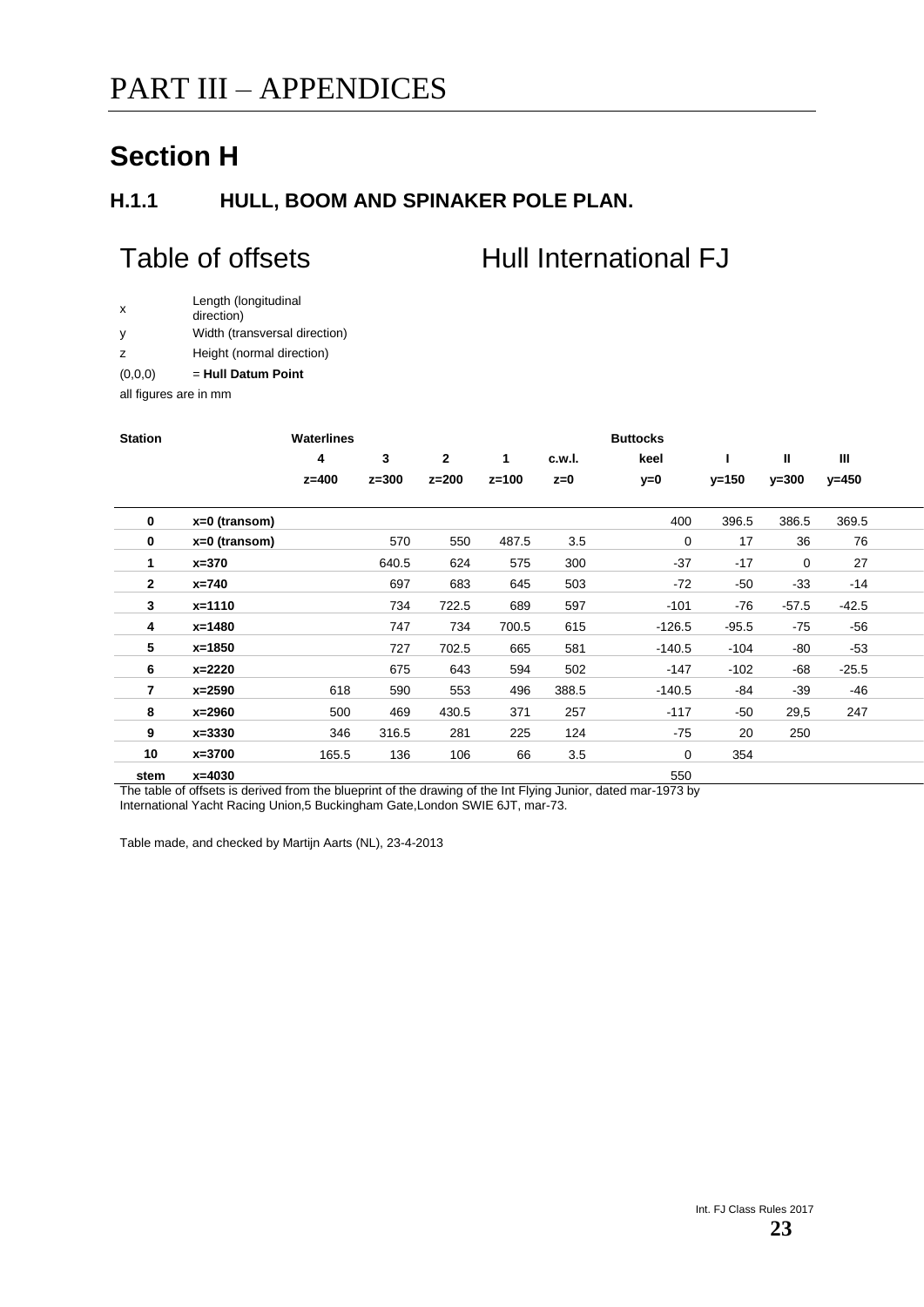

Int. FJ Class Rules 2017 **24**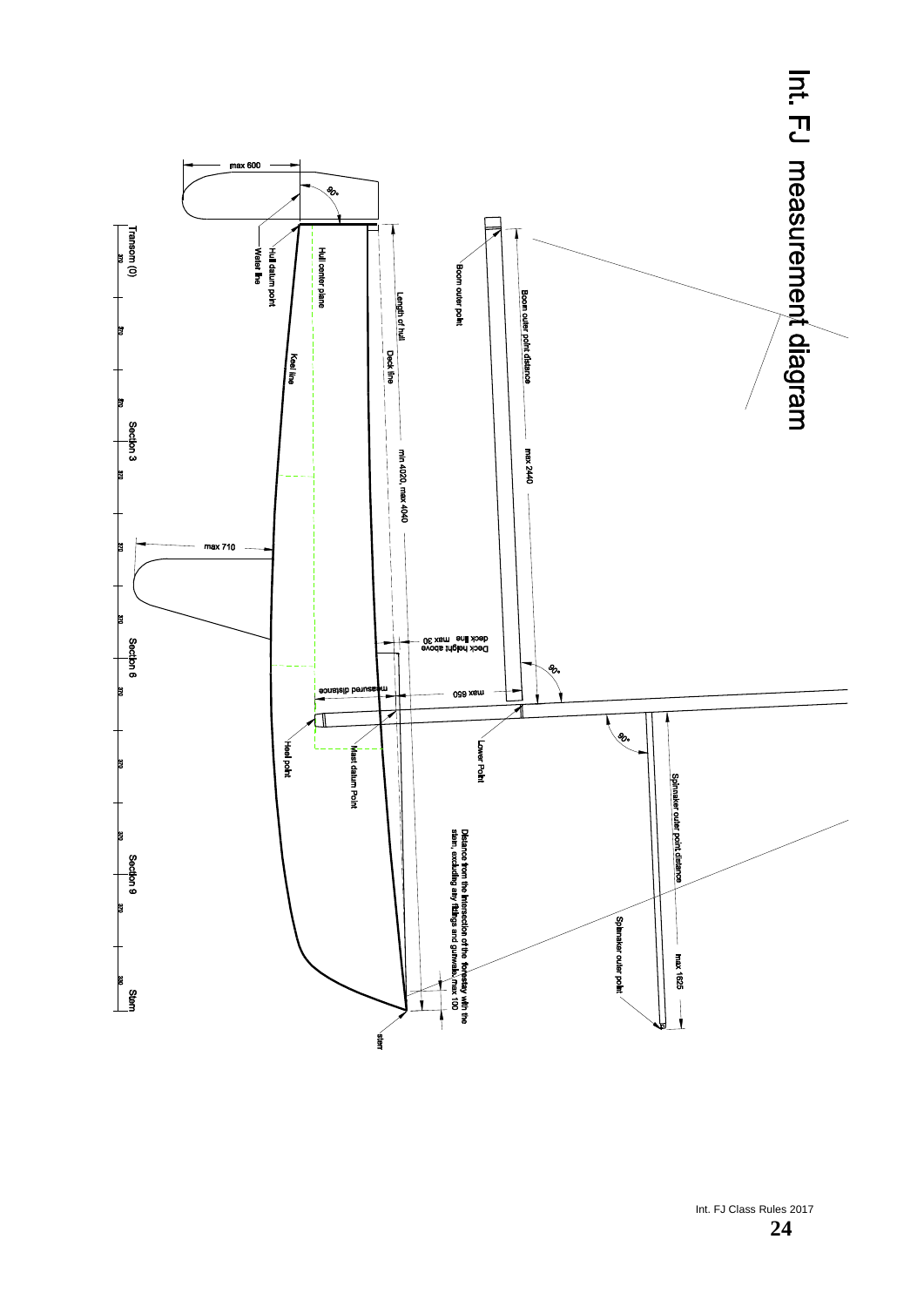### **H.1.2 HULL PLAN (INVERTED)**



Int. FJ Class Rules 2017<br>25 **25**

Int PJ Class Pull uneasurement Plan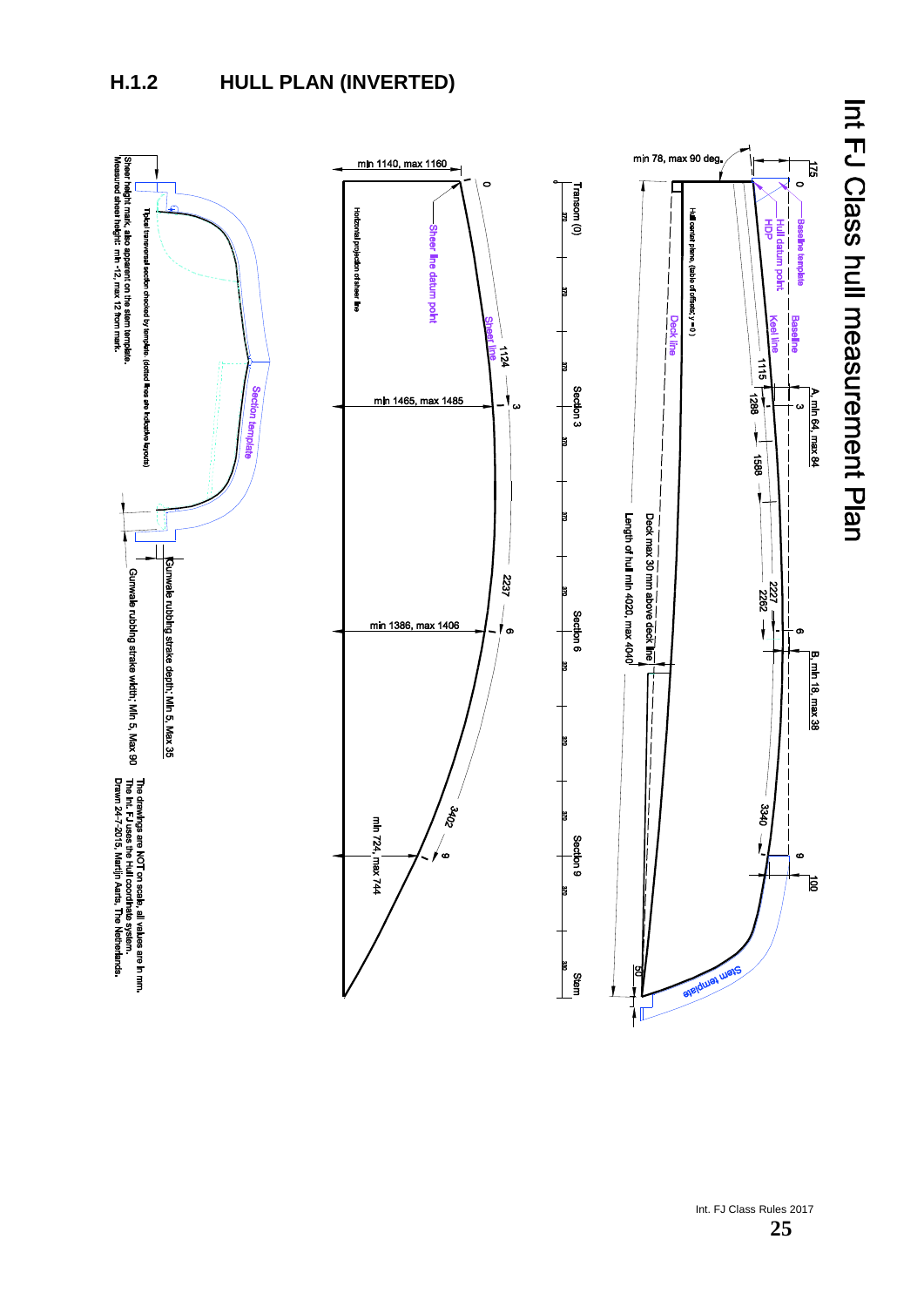#### **H.1.3 CENTREBOARD / DAGGER BOARD**

| Depth beneath hull<br>(see figure 1) | <b>Trailing edge</b> | Leading edge                               |
|--------------------------------------|----------------------|--------------------------------------------|
| z                                    | $x_1$                | x <sub>2</sub>                             |
| 4.9                                  |                      | 414.2                                      |
| 0                                    | 0.0                  | 414.6                                      |
| $-100$                               | 0.0                  | 386.2                                      |
| $-200$                               | 0.0                  | 357.8                                      |
| $-300$                               | 0.0                  | 329.4                                      |
| $-400$                               | 0.0                  | Strait line<br><b>Strait line</b><br>301.0 |
| $-500$                               | 0.0                  | 272.7                                      |
| $-534.7$                             | 0.0                  | 263.7                                      |
| $-550$                               | 0.5                  | 258.5                                      |
| $-575$                               | 2.9                  | 251.3                                      |
| $-598.7$                             | 6.9                  | 254.5                                      |
| $-600$                               | 8.3                  | 243.7                                      |
| $-625$                               | 16.5                 | 235.8                                      |
| $-650$                               | 28.8                 | 225.9                                      |
| $-660$                               | 35.4                 | 221.1                                      |
| $-670$                               | 43.8                 | 214.4                                      |
| $-680$                               | 53.6                 | 206.3                                      |
| $-690$                               | 66.5                 | 195.5                                      |
| $-700$                               | 84.9                 | 178.5                                      |
| $-705$                               | 98.3                 | 165.5                                      |
| $-707.5$                             | 108.0                | 154.0                                      |
| $-710$                               | 128.5                | 128.5                                      |

**Table 1. Table of offsets centerboard/daggerboard.**

**Figure 1. Deviation of design shape of centerboard/daggerboard.**

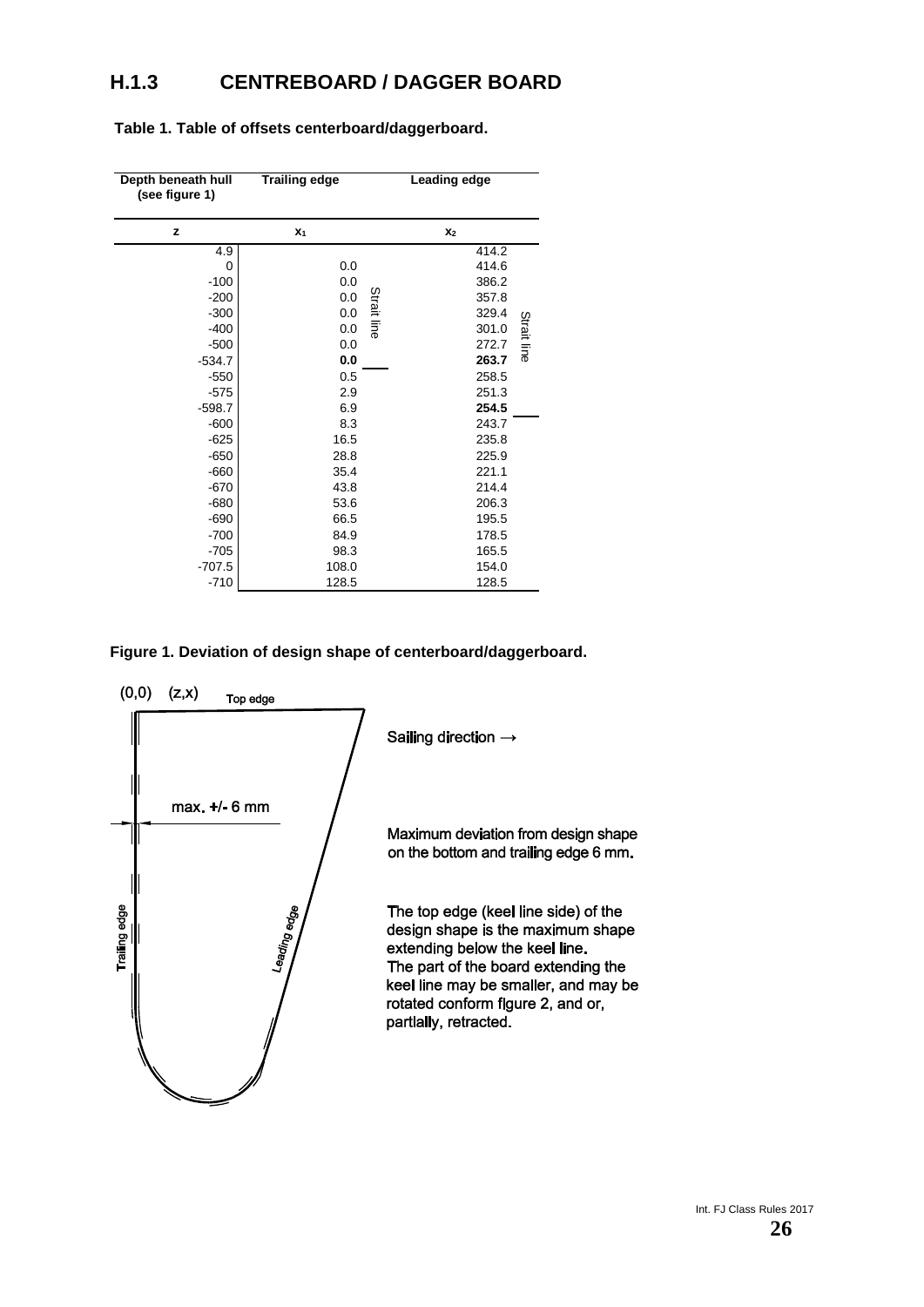**Figure 2. Max depth and angle of centreboard/daggerboard with hull keel line.**



#### **H.1.4 RUDDER**

**Table 2. Design shape, table of offsets rudderblade.**

| Depth beneath<br>waterline                                                                                             | <b>Trailing edge</b>                                                                                                                       | Leading edge                                                                                                             |  |  |
|------------------------------------------------------------------------------------------------------------------------|--------------------------------------------------------------------------------------------------------------------------------------------|--------------------------------------------------------------------------------------------------------------------------|--|--|
| z                                                                                                                      | $X_1$                                                                                                                                      | $x_2$                                                                                                                    |  |  |
| $\Omega$<br>$-100$<br>$-200$<br>$-300$<br>$-306.7$<br>$-325$<br>$-350$<br>$-375$<br>$-400$<br>$-425$                   | $-239.3$<br>$-239.3$<br><b>Strait line</b><br>$-239.3$<br>$-239.3$<br>$-239.3$<br>$-239.0$<br>$-238.0$<br>$-236.2$<br>$-233.3$<br>$-229.5$ | 0.0<br>0.0<br>0.0<br>0.0<br><b>Strait line</b><br>0.0<br>0.0<br>0.0<br>0.0<br>0.0<br>0.0                                 |  |  |
| $-450$<br>$-475$<br>$-500$<br>$-520$<br>$-540$<br>$-560$<br>$-575$<br>$-585$<br>$-590$<br>$-595$<br>$-597.5$<br>$-600$ | $-224.7$<br>$-218.6$<br>$-210.2$<br>201.5<br>$-190.3$<br>$-175.9$<br>$-161.7$<br>$-147.8$<br>$-139.4$<br>$-127.4$<br>$-118.6$<br>$-98.9$   | $-0.3$<br>$-0.7$<br>$-2.0$<br>$-4.6$<br>$-9.9$<br>$-20.0$<br>$-32.5$<br>45.2<br>$-54.0$<br>$-67.9$<br>$-77.3$<br>$-98.9$ |  |  |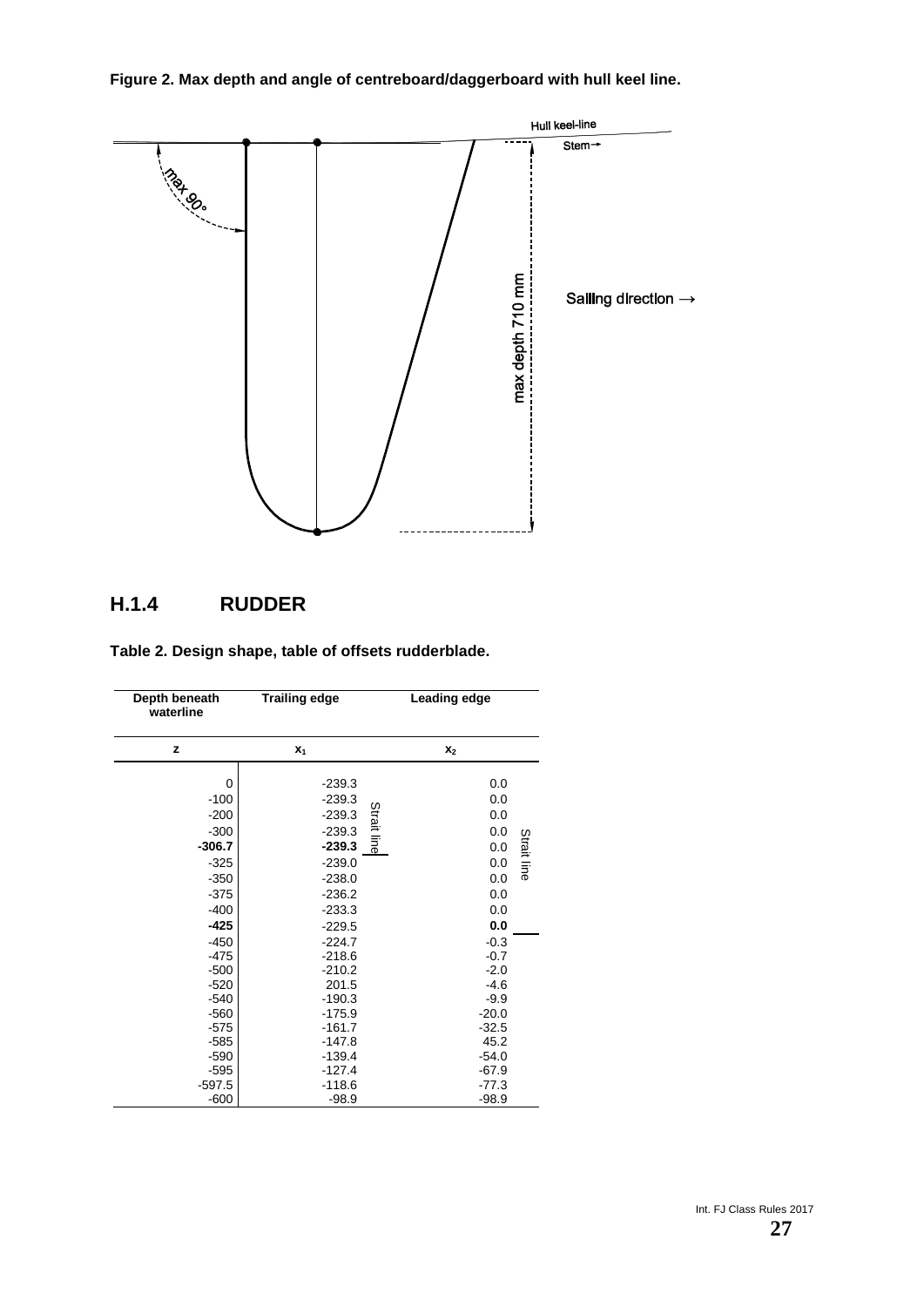#### **Figure 3. Deviation from design shape rudder blade**





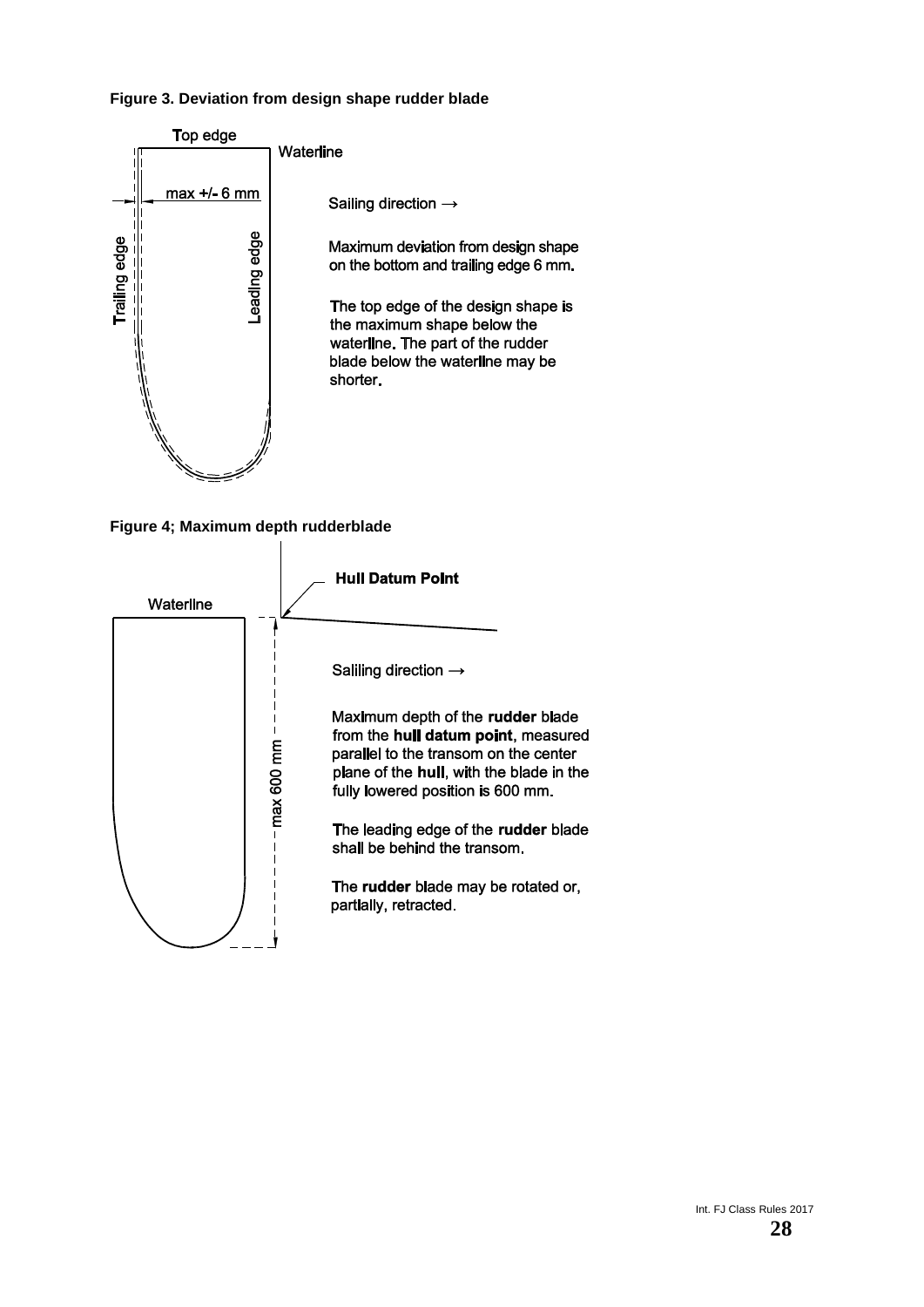### **H.2 MEASUREMENT INSTRUCTIONS WITH THE HULL INVERTED**

1. Mark the points of stations 3, 6 and 9 on the sheer lines and keel line. In reality, the points on the sheer line are derived by measuring along the sheer line on the underside of the gunwale rubbing strakes. Also mark the minimum and maximum points of the centerboard on the keel line.

2.Measure the centerboard slot, min, max and width.

3.Set up the baseline and measure keel rocker.

4.Measure stem with template, including sheer height, and extension of rubbing strake forward of stem.

5.Measure sections, including sheer height, height and width of rubbing strake.

Hull Datum Point (HDP); The **hull datum point** is the intersection of the **hull** center plane, the outside of the **hull** shell and the transom, each extended as necessary.

The Baseline is the line between the top of the stem template at station 9 and the top of the baseline template, placed at HDP, conform the drawing.

The top of the stem template at station 9 is a vertical offset of 100 mm from the keel line, the top of the baseline template is an offset of 175 mm from the keel line at HDP.

#### **Centre board slot**

Centre board slot measured along keel line min 1588 from HDP if fitted for daggerboard, min 1288 from HDP if fitted for centre board, maximum 2262 from HDP. Centerboard slot width max 40 mm

#### **Keel rocker**

Measure the distance from baseline to the keel line at station 3 (measurement A) and at station 6 (measurement B). The measurement is taken perpendicular to the baseline. Sum of measurement A and measurement  $B = min 92$ , max 112.  $92 < (A+B) < 112$ 

#### **Stem section measurement**

Stem template location 6 mm from station 9, this is between 3334 and 3346 mm from HDP measured along keel line. Both lugs shall touch the keel line. Clearance between template and keel line = Min 0, Max 6.

#### **Section measurement**

The sections 0, 3, 6, and

9 are measured.

Each section template is situated entirely on the imaginary plane through the tree points set out on both sheer lines and on the keel line as shown on the diagram.

| The center of the template is situated on the keel line of the hull. |  |
|----------------------------------------------------------------------|--|
|                                                                      |  |

The spacer (bar) on the deck side shall be placed and fastened.  $\Box$ 

- $\Box$ At least one lug (extensions) of the template shall touch the **Hull** shell.
- $\Box$ The rubbing strake shall not prevent the template from touching the **hull**.
- Just below the sheer lines the template shall be fixed on both sides by a wedge,  $\Box$ a slider or by other means preventing movement during measurement.

#### Actual measurement:

Measure perpendicular to the **hull** shell on SB and P the maximum and minimum distance between the template and the hull shell. (see World Sailing Int. Measurement Manual pg. H 17).